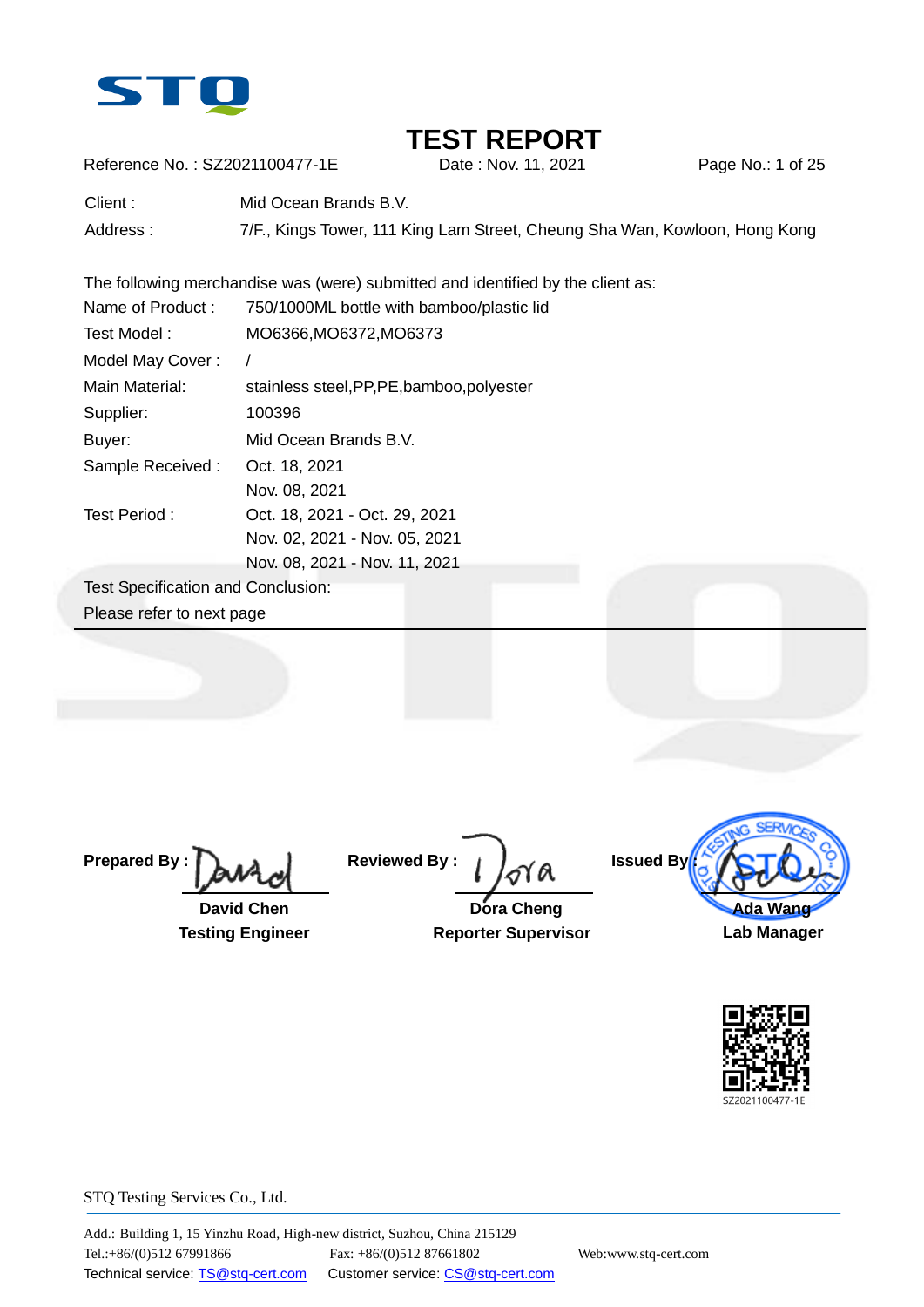

Reference No.: SZ2021100477-1E Date : Nov. 11, 2021 Page No.: 2 of 25

|                                                                                                    | <b>Test Specification</b>                                                                                                |             |  |  |  |
|----------------------------------------------------------------------------------------------------|--------------------------------------------------------------------------------------------------------------------------|-------------|--|--|--|
| 1.                                                                                                 | Formaldehyde Release according to Client's Requirement                                                                   | <b>PASS</b> |  |  |  |
| 2.                                                                                                 | Lead (Pb) content according to EC Regulation 1907/2006,                                                                  | <b>PASS</b> |  |  |  |
|                                                                                                    | REACH Annex XVII (entry 63)                                                                                              |             |  |  |  |
| 3.                                                                                                 | Cadmium (Cd) content according to EC Regulation 1907/2006,                                                               | <b>PASS</b> |  |  |  |
|                                                                                                    | REACH Annex XVII (entry 23)                                                                                              |             |  |  |  |
| 4.                                                                                                 | Phthalate content according to EC Regulation 1907/2006,                                                                  | <b>PASS</b> |  |  |  |
|                                                                                                    | REACH Annex XVII (entry 51&52)                                                                                           |             |  |  |  |
| 5.                                                                                                 | AZO content according to EC Regulation 1907/2006,                                                                        | <b>PASS</b> |  |  |  |
|                                                                                                    | REACH Annex XVII (entry 43)                                                                                              |             |  |  |  |
| 6.                                                                                                 | Colour fastness to rubbing according to Client's Requirement                                                             | <b>PASS</b> |  |  |  |
| 7.                                                                                                 | Bisphenol-A (BPA) content according to French law No 2012-1442                                                           | <b>PASS</b> |  |  |  |
|                                                                                                    | French Arrêté du 25 November 1992, French Décret 92-631 and French recommendation DGCCRF                                 |             |  |  |  |
|                                                                                                    | 2004-64 and its amendment Décret no 2007-766 du 10 mai 2007, General Requirement (Article 3) in                          |             |  |  |  |
|                                                                                                    | EU Regulation No. 1935/2004                                                                                              |             |  |  |  |
| 8.                                                                                                 | Overall Migration test for Silicone rubber                                                                               | <b>PASS</b> |  |  |  |
| 9.                                                                                                 | Peroxide value for Silicone rubber                                                                                       | <b>PASS</b> |  |  |  |
| 10.                                                                                                | Volatile Organic Matter (VOM) for Silicone rubber                                                                        | <b>PASS</b> |  |  |  |
| 11.                                                                                                | Specific migration of organotin (as Tin) for Silicone rubber                                                             | <b>PASS</b> |  |  |  |
| 12.                                                                                                | Bisphenol-A (BPA) Content for Silicone rubber                                                                            | <b>PASS</b> |  |  |  |
| 16.                                                                                                | Specific Migration of Bisphenol-A for Silicone rubber                                                                    | <b>PASS</b> |  |  |  |
|                                                                                                    | Technical Guide on Metals and Alloys used in food contact materials and articles of the 1 <sup>st</sup> edition in 2013, |             |  |  |  |
|                                                                                                    | General Requirement(Article 3) in EU Regulation No. 1935/2004                                                            |             |  |  |  |
| 13.                                                                                                | Extractable Heavy Metals for Metal                                                                                       | <b>PASS</b> |  |  |  |
|                                                                                                    | Commission Regulation (EU) No 10/2011 and its subsequent amendment Regulation EU No.1282/2011,                           |             |  |  |  |
| 1183/2012, 202/2014 and Regulation (EU) 2016/1416, (EU) 2017/752, (EU) 2018/213, (EU) 2020/1245 on |                                                                                                                          |             |  |  |  |
|                                                                                                    | plastic materials and articles intended to come into contact with foodstuffs, General Requirement(Article 3)             |             |  |  |  |
| in EU Regulation No. 1935/2004                                                                     |                                                                                                                          |             |  |  |  |
| 8.                                                                                                 | Overall Migration test for PP&PE&PS                                                                                      | <b>PASS</b> |  |  |  |
| 14.                                                                                                | Soluble Heavy Metals for PP&PE&PS                                                                                        | <b>PASS</b> |  |  |  |
| 15.                                                                                                | Specific Migration of Primary Aromatic Amine for PP&PE&PS                                                                | <b>PASS</b> |  |  |  |

**\*\*\*\*\*\*\*\* To be continued \*\*\*\*\*\*\*\***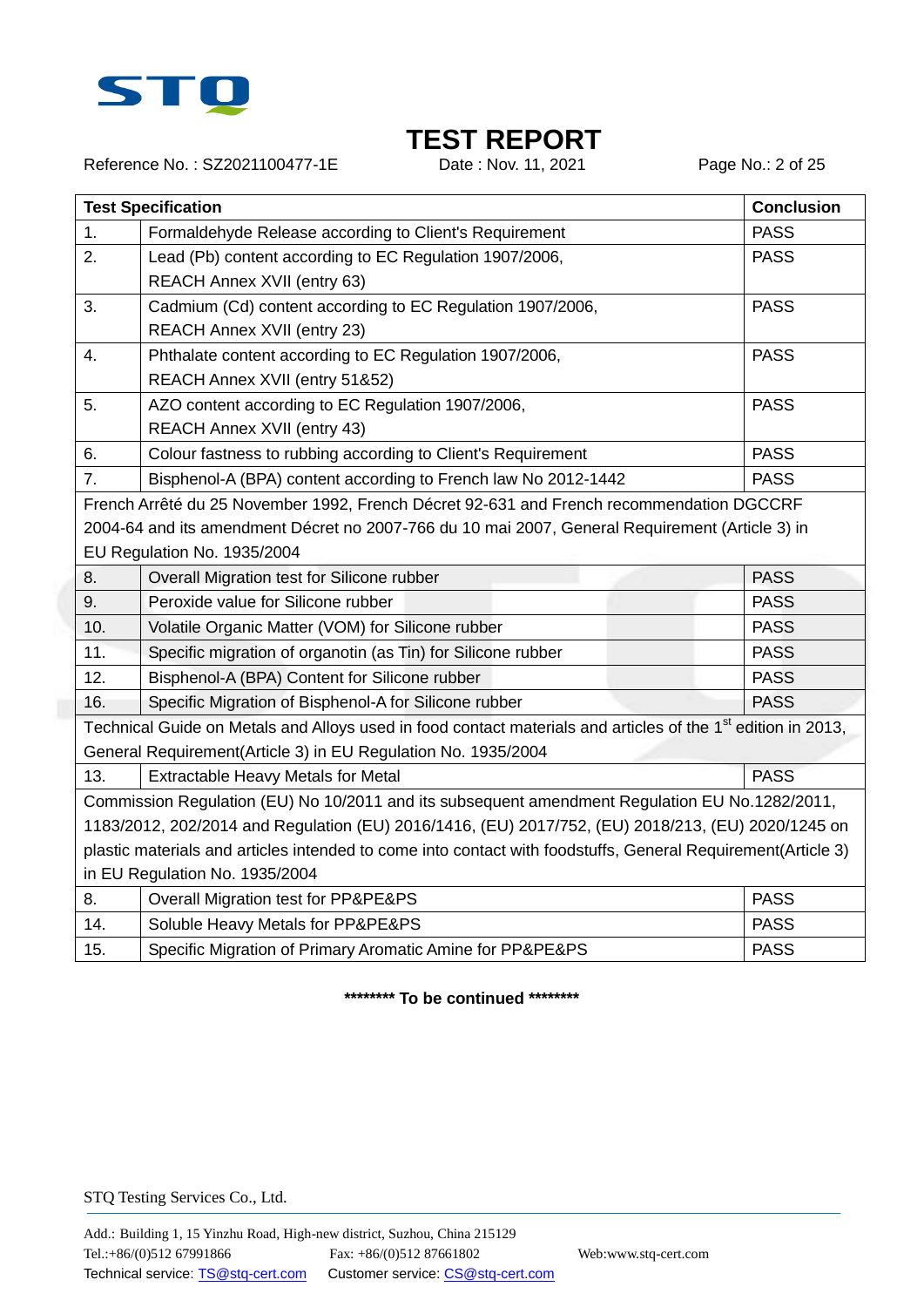

Reference No.: SZ2021100477-1E Date : Nov. 11, 2021 Page No.: 3 of 25

### **TEST RESULTS:**

### **1. Formaldehyde Release**

**Test Method:** With reference to EN 717-3-1996, Analysis was performed by UV-Vis.

| Test Item(s)            | <b>Moisture</b><br>content | <b>MDL</b> |          | <b>Client's</b><br>Requirement |             |             |
|-------------------------|----------------------------|------------|----------|--------------------------------|-------------|-------------|
|                         | (%)                        | (mg/kg)    | $1# - 1$ | $1# - 2$                       | <b>Mean</b> | (mg/kg)     |
| Formaldehyde<br>Release | 6.52                       | 10         | N.D.     | N.D.                           | N.D.        | Prohibition |

### **2. Lead(Pb) Content**

**Test Method:** With reference to EPA 3052-1996 & EPA 6010D-2018, Analysis was performed by ICP-OES.

| Test Item(s) | <b>MDL</b> | <b>Test Result(s)</b> | <b>Limited Value</b> <sup>10</sup> |          |         |
|--------------|------------|-----------------------|------------------------------------|----------|---------|
|              | (mg/kg)    | 1#                    | 2#                                 | $4#+14#$ | (mg/kg) |
| Lead(Pb)     | 10         | N.D.                  | N.D.                               | N.D.     | 500     |

| Test Item(s) | <b>MDL</b> | <b>Test Result(s)</b><br>(mg/kg) |      |              | Limited Value <sup>10</sup> |
|--------------|------------|----------------------------------|------|--------------|-----------------------------|
|              | (mg/kg)    | 7#                               | 8#   | $9#+10#+11#$ | (mg/kg)                     |
| Lead(Pb)     | 10         | N.D.                             | N.D. | N.D.         | 500                         |

| Test Item(s) | <b>MDL</b> | <b>Test Result(s)</b><br>(mg/kg) | Limited Value $^{\text{\tiny{\textregistered}}}$ |         |
|--------------|------------|----------------------------------|--------------------------------------------------|---------|
|              | (mg/kg)    | 12#                              | 13#+15#+16#                                      | (mg/kg) |
| Lead(Pb)     | 10         | N.D.                             | N.D.                                             | 500     |

**Test Method:** With reference to EPA 3050B-1996 & EPA 6010D-2018, Analysis was performed by ICP-OES.

| <b>MDL</b><br>Test Item(s) |         | <b>Test Result(s)</b> | Limited Value $^{\circledR}$ |      |         |
|----------------------------|---------|-----------------------|------------------------------|------|---------|
|                            | (mg/kg) | 3#                    | 5#                           | 6#   | (mg/kg) |
| Lead(Pb)                   | 10      | N.D.                  | N.D.                         | N.D. | 500     |

**Remark:** <sup>①</sup>The Limited value is based on EC Regulation 1907/2006,REACH Annex XVII (entry 63).

#### **\*\*\*\*\*\*\*\* To be continued \*\*\*\*\*\*\*\***

STQ Testing Services Co., Ltd.

Add.: Building 1, 15 Yinzhu Road, High-new district, Suzhou, China 215129 Tel.:+86/(0)512 67991866 Fax: +86/(0)512 87661802 Web:www.stq-cert.com Technical service: TS@stq-cert.com Customer service: CS@stq-cert.com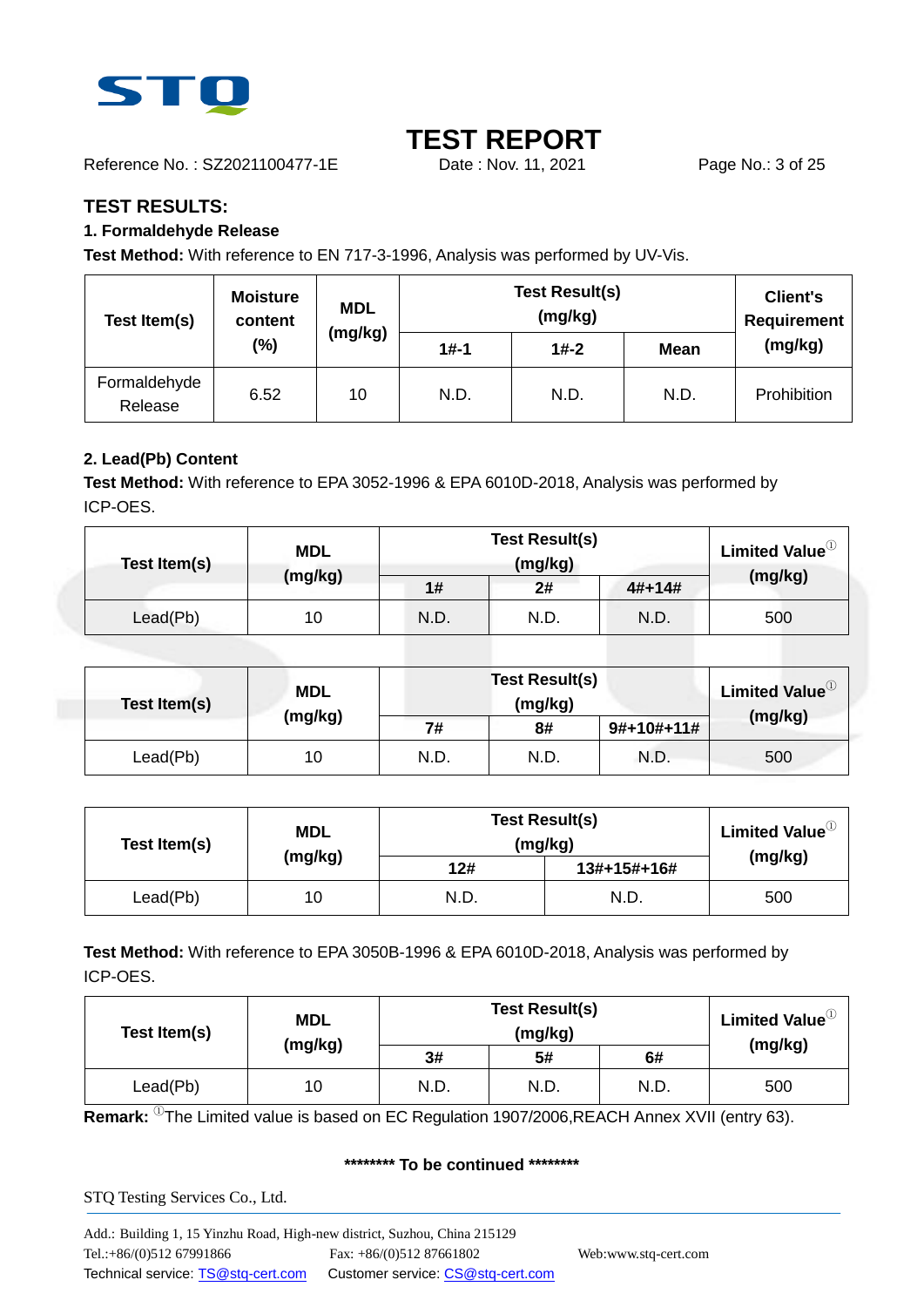

Reference No.: SZ2021100477-1E Date : Nov. 11, 2021 Page No.: 4 of 25

### **3. Cadmium (Cd) Content**

**Test Method:** With reference to EN 1122-2001 Method B, Analysis was performed by ICP-OES.

| Test Item(s) | <b>MDL</b> | <b>Test Result(s)</b> | Limited Value ${}^{{}^{{}^{{}^{\mathbb{C}}}}}$ |      |         |
|--------------|------------|-----------------------|------------------------------------------------|------|---------|
|              | (mg/kg)    | 2#                    | $4#+14#$                                       | 8#   | (mg/kg) |
| Cadmium (Cd) | 10         | N.D.                  | N.D.                                           | N.D. | 100     |

| Test Item(s) | <b>MDL</b> |              | <b>Test Result(s)</b><br>(mg/kg) |         |  |
|--------------|------------|--------------|----------------------------------|---------|--|
|              | (mg/kg)    | $9#+10#+11#$ | 13#+15#+16#                      | (mg/kg) |  |
| Cadmium (Cd) | 10         | N.D.         | N.D.                             | 100     |  |

**Remark:** <sup>②</sup>The Limited value is based on EC Regulation 1907/2006, REACH Annex XVII (entry 23).

#### **4. Phthalates Content**

**Test Method:** With reference to EN 14372:2004, Analysis was performed by GC-MS.

(1-1) For plasticized materials (including toys and childcare articles)

| Test Item(s)                     | Unit          | <b>MDL</b> | <b>Test Result(s)</b> | <b>Limited Value</b> <sup>3</sup> |       |
|----------------------------------|---------------|------------|-----------------------|-----------------------------------|-------|
|                                  |               |            | 2#                    | $4#+14#$                          |       |
| Dibutyl Phthalate((DBP)          |               | 0.005      | N.D.                  | N.D.                              |       |
| Benzylbutyl Phthalate(BBP)       |               | 0.005      | N.D.                  | N.D.                              | ---   |
| Di-(2-ethylhexyl)Phthalate(DEHP) | $\frac{0}{0}$ | 0.005      | N.D.                  | N.D.                              | ---   |
| Di-isobutyl phthalate (DIBP)     |               | 0.005      | N.D.                  | N.D.                              | ---   |
| Total (DBP+BBP+DEHP+DIBP)        |               | ---        | < 0.020               | 0.020                             | < 0.1 |

### (1-2) For toys and childcare articles that can be mouthed

| Test Item(s)                | Unit | <b>MDL</b> | <b>Test Result(s)</b> | Limited Value <sup>3</sup> |       |
|-----------------------------|------|------------|-----------------------|----------------------------|-------|
|                             |      |            | 2#                    | $4#+14#$                   |       |
| Di-iso-nonylphthalate(DINP) |      | 0.005      | N.D.                  | N.D.                       | ---   |
| Di-n-octylphthalate(DNOP)   |      | 0.005      | N.D.                  | N.D.                       | ---   |
| Di-iso-decylphthalate(DIDP) | %    | 0.005      | N.D.                  | N.D.                       | ---   |
| Total (DINP+DNOP+DIDP)      |      | ---        | < 0.015               | < 0.015                    | < 0.1 |

**Remark:** <sup>③</sup>The Limited value is based on EC Regulation 1907/2006, REACH Annex XVII (entry 51&52).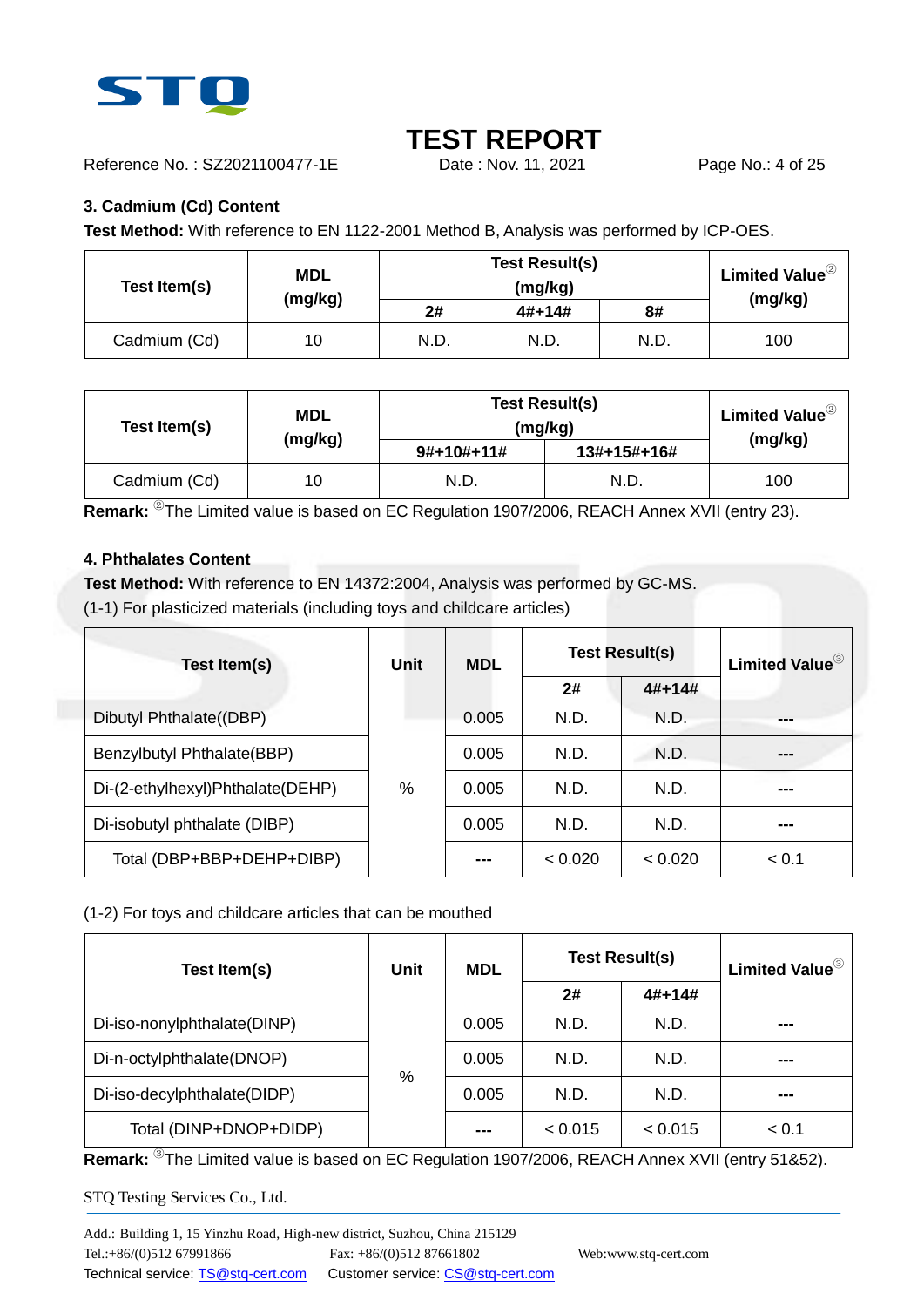

Reference No.: SZ2021100477-1E Date : Nov. 11, 2021 Page No.: 5 of 25

#### **5. AZO Content**

**Test Method:** With reference to EN ISO 14362-1:2017, Analysis was performed by GC-MS.

|                | Test Item(s)                          |         |      | <b>Test Result(s)</b><br>(mg/kg) |         |
|----------------|---------------------------------------|---------|------|----------------------------------|---------|
| <b>CAS NO.</b> | prohibitive aromatic amines           | (mg/kg) | 8#   | 12#                              | (mg/kg) |
| $92 - 67 - 1$  | 4-Aminobiphenyl                       | 5       | N.D. | N.D.                             | 30      |
| 92-87-5        | Benzidine                             | 5       | N.D. | N.D.                             | 30      |
| 95-69-2        | 4-Chloro-o-toluidine                  | 5       | N.D. | N.D.                             | 30      |
| 91-59-8        | 2-Naphthylamine                       | 5       | N.D. | N.D.                             | 30      |
| 97-56-3        | O-Aminoazotoluene                     | 5       | N.D. | N.D.                             | 30      |
| 99-55-8        | 5-nitro-o-toluidine                   | 5       | N.D. | N.D.                             | 30      |
| 106-47-8       | 4-Chloroaniline                       | 5       | N.D. | N.D.                             | 30      |
| 615-05-4       | 4-methoxy-m-phenylenediamine          | 5       | N.D. | N.D.                             | 30      |
| 101-77-9       | 4,4'-methylenedianiline               | 5       | N.D. | N.D.                             | 30      |
| 91-94-1        | 3,3'-Dichlorobenzidine                | 5       | N.D. | N.D.                             | 30      |
| 119-90-4       | 3,3'-Dimethoxybenzidine               | 5       | N.D. | N.D.                             | 30      |
| 119-93-7       | 3,3'-Dimethylbenzidine                | 5       | N.D. | N.D.                             | 30      |
| 838-88-0       | 4,4'-methylenedi-o-toluidine          | 5       | N.D. | N.D.                             | 30      |
| 120-71-8       | P-Cresidine                           | 5       | N.D. | N.D.                             | 30      |
| $101 - 14 - 4$ | 4,4'-Methylene-bis-(2-Chloro-aniline) | 5       | N.D. | N.D.                             | 30      |
| 101-80-4       | 4,4'-oxydianiline                     | 5       | N.D. | N.D.                             | 30      |
| 139-65-1       | 4,4'-Thiodianiline                    | 5       | N.D. | N.D.                             | 30      |
| 95-53-4        | O-Toluidine                           | 5       | N.D. | N.D.                             | 30      |
| 95-80-7        | 4-methyl-m-phenylenediamine           | 5       | N.D. | N.D.                             | 30      |
| 137-17-7       | 2,4,5-Trimethylaniline                | 5       | N.D. | N.D.                             | 30      |
| 60-09-03       | 4-Aminoazobenzene                     | 5       | N.D. | N.D.                             | 30      |
| 90-04-0        | O-Anisidine                           | 5       | N.D. | N.D.                             | 30      |

**Remark:** <sup>4</sup>The Limited value is based on EC Regulation 1907/2006,REACH Annex XVII (entry 43).

#### **\*\*\*\*\*\*\*\* To be continued \*\*\*\*\*\*\*\***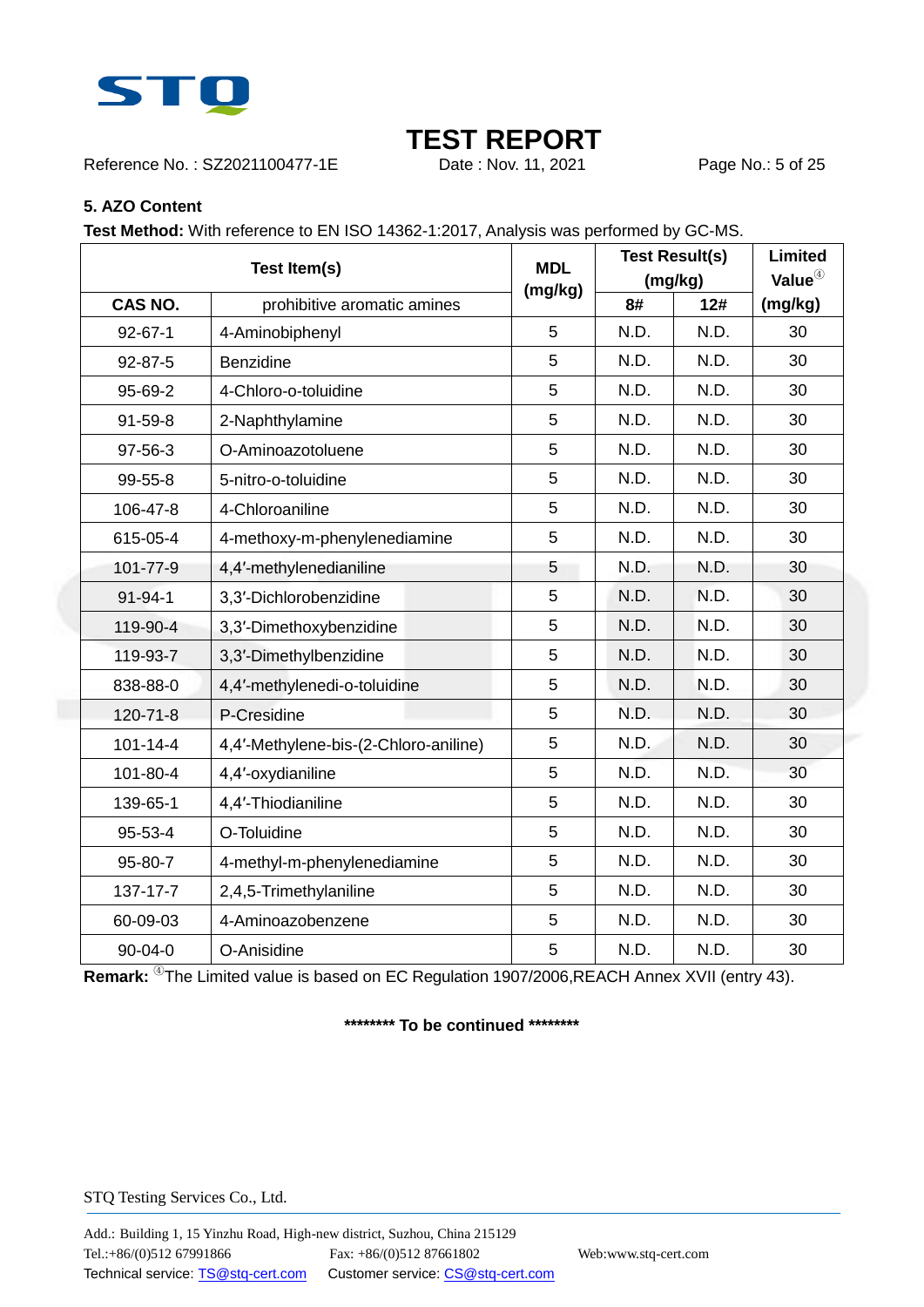

Reference No.: SZ2021100477-1E Date: Nov. 11, 2021 Page No.: 6 of 25

### **6. Colour fastness to rubbing (Method: ISO 105 X12:2016)(Grade)**

| Test Item(s) | <b>Test Result(s)</b> | <b>Client's</b> |             |
|--------------|-----------------------|-----------------|-------------|
|              | 8#                    | 12#             | Requirement |
| Dry rubbing  | $4 - 5$               | 4               | $≥2-3$      |
| Wet rubbing  | $4 - 5$               | $4 - 5$         | $≥2-3$      |

### **7. Bisphenol-A (BPA) Content**

**Test Method:** With reference to EPA 3550C-2007, Analysis was performed by LC.

| Test Item(s)      | Unit  | <b>MDL</b> |                  | <b>Test Result(s)</b> | Limited Value $^\circledS$ |             |
|-------------------|-------|------------|------------------|-----------------------|----------------------------|-------------|
|                   |       |            | 13# <sup>4</sup> | $15#^{\triangle}$     | $16\#^{\blacktriangle(R)}$ |             |
| Bisphenol-A (BPA) | mg/kg | 0.1        | N.D.             | N.D.                  | N.D.                       | Prohibition |

**Remark:** <sup>⑤</sup>The Limited value is based on French law No 2012-1442.

#### **\*\*\*\*\*\*\*\* To be continued \*\*\*\*\*\*\*\***

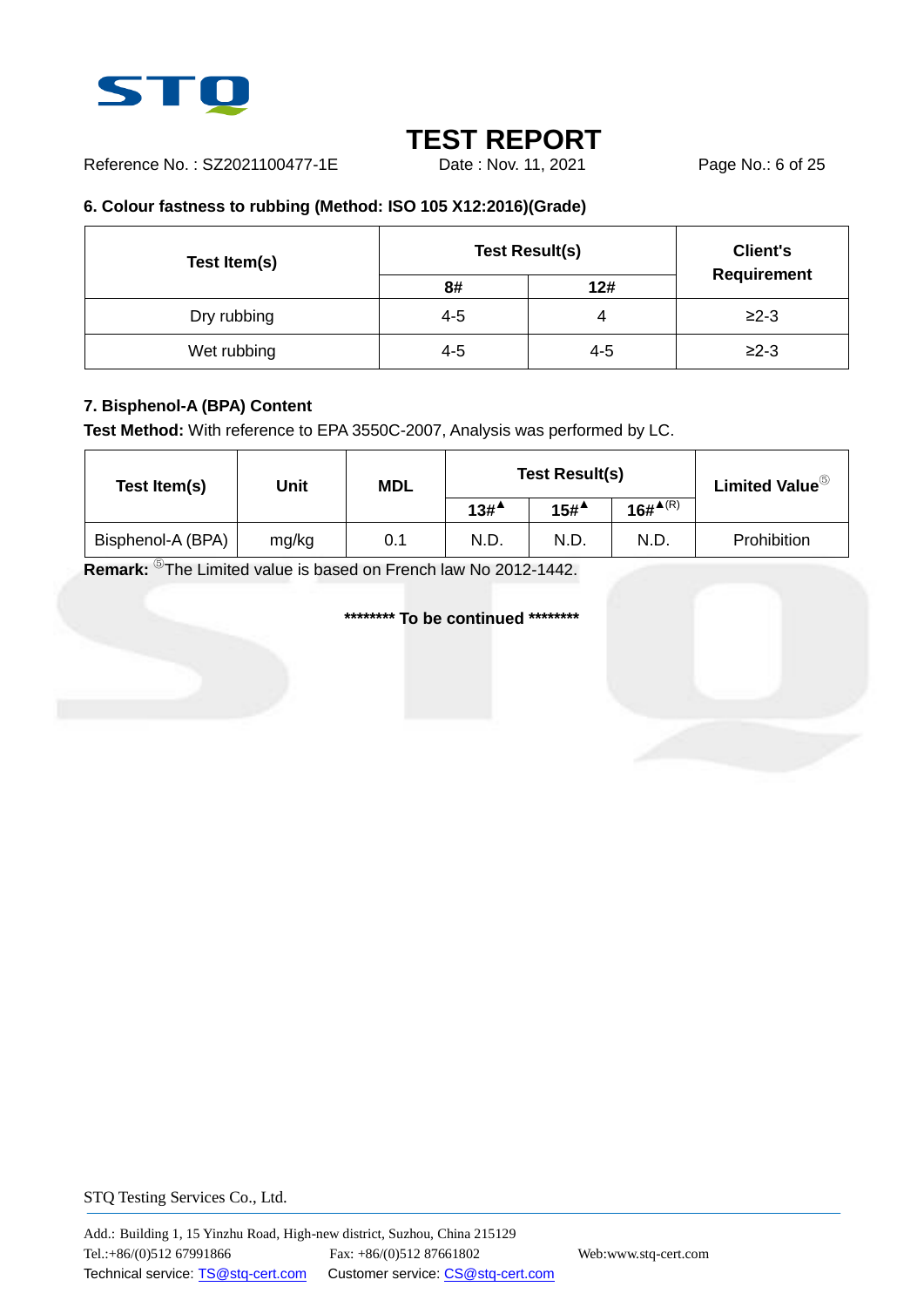

Reference No.: SZ2021100477-1E Date : Nov. 11, 2021 Page No.: 7 of 25

#### **8. Overall Migration Test**

**Test Method:** With reference to EN 1186-1:2002 for selection of conditions and test methods;

EN 1186-3:2002 aqueous food simulants by total immersion method.

### **Surface area(dm<sup>2</sup> )/Volume(ml):**

4# 1/100 13# 1/100

14# 1/100 15# 1/100

16# 1/100

|                  |             |                         |                      | Result(s)   |          | Maximum |                         |
|------------------|-------------|-------------------------|----------------------|-------------|----------|---------|-------------------------|
| <b>Simulants</b> | <b>Unit</b> | <b>Test Condition</b>   | $4#-1$ <sup>st</sup> | $4#-2^{nd}$ | $4#-3rd$ | Limit   | Permissible Conclusion* |
| 13% acetic acid  | mg/kg       | 2 hours at $70^{\circ}$ | <10                  | ~10         | $<$ 10   | 60      | <b>PASS</b>             |
| 50% ethanol      | mg/kg       | 2 hours at $70^{\circ}$ | $<$ 10               | ~10         | ~10      | 60      | <b>PASS</b>             |

|                  |                    |                       | Result(s) |                                                                      |       | Maximum |                                |
|------------------|--------------------|-----------------------|-----------|----------------------------------------------------------------------|-------|---------|--------------------------------|
| <b>Simulants</b> | Unit               | <b>Test Condition</b> |           | $13\text{#}-1$ <sup>st</sup> 13#-2 <sup>nd</sup> 13#-3 <sup>rd</sup> |       | Limit   | <b>Permissible Conclusion*</b> |
| 3% acetic acid   | mq/dm <sup>2</sup> | 2 hours at 70°C       | < 3.0     | < 3.0                                                                | < 3.0 | 10      | <b>PASS</b>                    |
| 50% ethanol      | mq/dm <sup>2</sup> | 2 hours at 70°C       | < 3.0     | < 3.0                                                                | < 3.0 | 10      | <b>PASS</b>                    |

|                  |       |                         |        | Result(s)                                |              | <b>Maximum</b> |                                |
|------------------|-------|-------------------------|--------|------------------------------------------|--------------|----------------|--------------------------------|
| <b>Simulants</b> | Unit  | <b>Test Condition</b>   |        | $14# - 1$ <sup>st</sup>   $14# - 2^{nd}$ | $14#-3^{rd}$ | Limit          | <b>Permissible Conclusion*</b> |
| 3% acetic acid   | mg/kg | 2 hours at $70^{\circ}$ | $<$ 10 | <10                                      | $<$ 10       | 60             | <b>PASS</b>                    |
| 50% ethanol      | mg/kg | 2 hours at $70^{\circ}$ | $<$ 10 | ~10                                      | ~10          | 60             | <b>PASS</b>                    |

|                                                   |                    |                 |                                                             | Result(s) |       | <b>Maximum</b>                 |             |
|---------------------------------------------------|--------------------|-----------------|-------------------------------------------------------------|-----------|-------|--------------------------------|-------------|
| Unit<br><b>Simulants</b><br><b>Test Condition</b> |                    |                 | 15#-1 <sup>st</sup> 15#-2 <sup>nd</sup> 15#-3 <sup>rd</sup> |           | Limit | <b>Permissible Conclusion*</b> |             |
| 3% acetic acid                                    | $mq/dm^2$          | 2 hours at 70°C | < 3.0                                                       | < 3.0     | < 3.0 | 10                             | <b>PASS</b> |
| 50% ethanol                                       | mq/dm <sup>2</sup> | 2 hours at 70°C | < 3.0                                                       | < 3.0     | < 3.0 | 10                             | <b>PASS</b> |

|                          |                    |                       |       | Result(s)                                                 |       | <b>Maximum</b> |                                |
|--------------------------|--------------------|-----------------------|-------|-----------------------------------------------------------|-------|----------------|--------------------------------|
| Unit<br><b>Simulants</b> |                    | <b>Test Condition</b> |       | $16# - 1$ <sup>st</sup>   $16# - 2^{nd}$   $16# - 3^{rd}$ |       | Limit          | <b>Permissible Conclusion*</b> |
| 3% acetic acid           | mq/dm <sup>2</sup> | 2 hours at 70°C       | < 3.0 | < 3.0                                                     | < 3.0 | 10             | <b>PASS</b>                    |
| 50% ethanol              | mq/dm <sup>2</sup> | 2 hours at 70°C       | < 3.0 | < 3.0                                                     | < 3.0 | 10             | <b>PASS</b>                    |

### **\*\*\*\*\*\*\*\* To be continued \*\*\*\*\*\*\*\***

STQ Testing Services Co., Ltd.

Add.: Building 1, 15 Yinzhu Road, High-new district, Suzhou, China 215129 Tel.:+86/(0)512 67991866 Fax: +86/(0)512 87661802 Web:www.stq-cert.com Technical service: TS@stq-cert.com Customer service: CS@stq-cert.com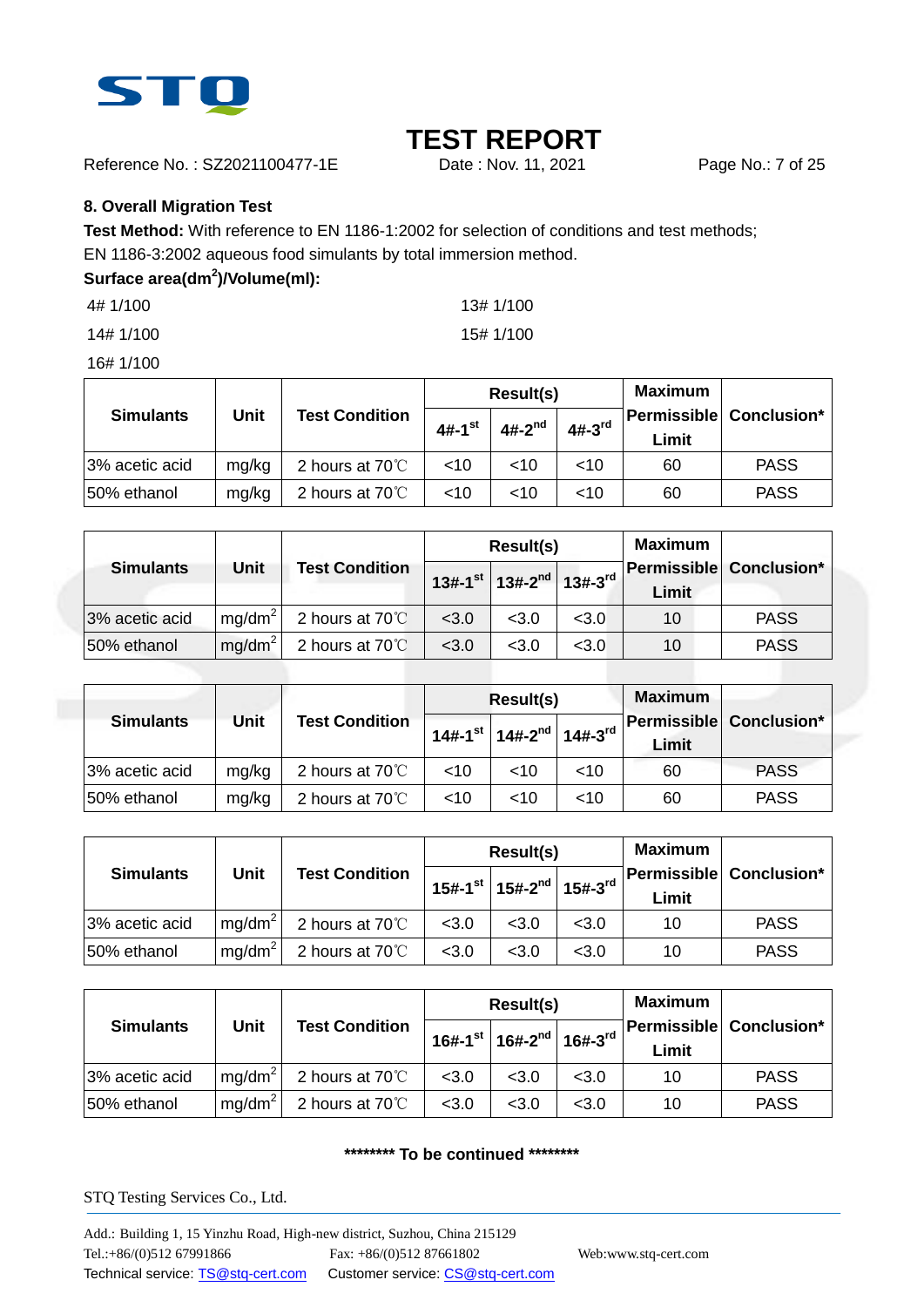

Reference No. : SZ2021100477-1E Date : Nov. 11, 2021 Page No.: 8 of 25

### **9. Peroxide Value**

**Test Method:** With reference to European pharmacopoeia, 2005 Appendix X F. Peroxide Value method A.

| Test Item(s)   |        | Result(s) | <b>Maximum Permissible Limit</b> |
|----------------|--------|-----------|----------------------------------|
|                | 4#     | 14#       |                                  |
| Peroxide Value | Absent | Absent    | Absent                           |

### **10. Volatile Organic Matter (VOM)**

**Test Method:** With reference to French Arrêté du November 1992 Annex III.

**Test Condition:** 200ºC, 4 hours

| Test Item(s)                  | Unit  | Result(s) |      | <b>Maximum Permissible</b> |
|-------------------------------|-------|-----------|------|----------------------------|
|                               | 4#    |           | 14#  | Limit                      |
| Volatile organic matter (VOM) | % w/w | 0.25      | 0.28 | 0.5                        |

### **11. Specific Migration of Tin**

**Test Method:** Sample preparation in 3% Acetic acid at 70℃ for 2 hours, followed by analysis using Inductively Coupled Plasma Optical Emission Spectrometer.

### **Surface area(dm<sup>2</sup> )/Volume(ml):**

4# 1/167 14# 1/167 **Test Item(s) Unit Result(s) Maximum 4#-1 Permissible Limit st 4#-2 nd 4#-3 rd** Specific migration of Tin  $mg/kg$   $\leq 0.01$   $\leq 0.01$   $\leq 0.01$  0.1

| Test Item(s)              |       |                         | Result(s)    | Maximum      |                          |
|---------------------------|-------|-------------------------|--------------|--------------|--------------------------|
|                           | Unit  | $14# - 1$ <sup>st</sup> | $14#-2^{nd}$ | $14#-3^{rd}$ | <b>Permissible Limit</b> |
| Specific migration of Tin | mg/kg | < 0.01                  | < 0.01       | < 0.01       | 0.1                      |
| Conclusion*               | ---   |                         | <b>PASS</b>  |              | ---                      |

**Conclusion\*** --- **PASS** ---

### **12. Bisphenol-A (BPA) Content**

**Test Method:** With reference to EPA 3550C-2007, Analysis was performed by LC.

| Test Item(s)      | Unit  | <b>MDL</b> |      | Result(s) | Limit  |  |
|-------------------|-------|------------|------|-----------|--------|--|
|                   |       |            | 4#   | 14#       |        |  |
| Bisphenol-A (BPA) | mg/kg | 0.1        | N.D. | N.D.      | Absent |  |

#### **\*\*\*\*\*\*\*\* To be continued \*\*\*\*\*\*\*\***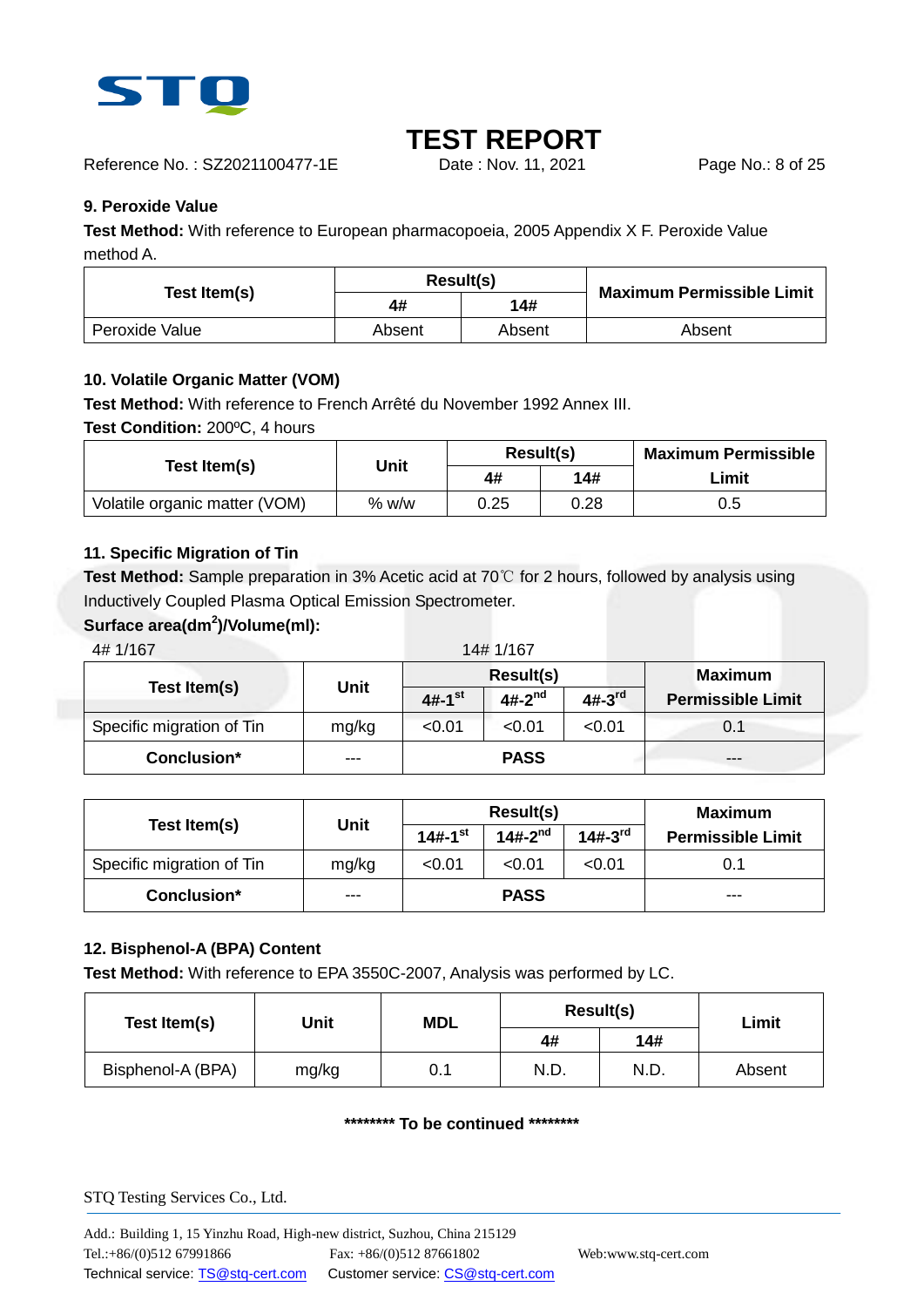

Reference No.: SZ2021100477-1E Date : Nov. 11, 2021 Page No.: 9 of 25

### **13. Extractable Heavy Metals**

**Test Method:** Sample prepared with reference to Technical Guide on Metals and Alloys used in food contact materials and articles of the 1<sup>st</sup> edition in 2013 and by Inductively Coupled Plasma Optical Emission Spectrometer(ICP-OES) and Graphite Furnace Atomic Absorption Spectrometry (GFAAS) analysis

**Test condition:** 70℃, 2 hours with Artificial tap water(prepare according DIN 10531 Clause 4.2.2.2) **Test sample No and description:** 6# Silvery metal inner container(Stainless steel)

| <b>Extractable</b> | The 1st        | The 2 <sup>nd</sup> | The $1^{st}$ + $2^{nd}$ | 7*Limit | The 3rd        | Limit          |
|--------------------|----------------|---------------------|-------------------------|---------|----------------|----------------|
| <b>Elements</b>    | Result (mg/kg) | Result (mg/kg)      | Result (mg/kg)          | (mg/kg) | Result (mg/kg) | (mg/kg)        |
| Silver (Ag)        | N.D.           | N.D.                | N.D.                    | 0.56    | N.D.           | 0.08           |
| Aluminium (Al)     | N.D.           | N.D.                | N.D.                    | 35      | N.D.           | 5              |
| Chromium (Cr)      | N.D.           | N.D.                | N.D.                    | 1.75    | N.D.           | 0.250          |
| Cobalt (Co)        | N.D.           | N.D.                | N.D.                    | 0.14    | N.D.           | 0.02           |
| Copper (Cu)        | N.D.           | N.D.                | N.D.                    | 28      | N.D.           | $\overline{4}$ |
| Iron (Fe)          | N.D.           | N.D.                | N.D.                    | 280     | N.D.           | 40             |
| Magnesium (Mg)     | N.D.           | N.D.                | N.D.                    | ---     | N.D.           | ---            |
| Manganese (Mn)     | N.D.           | N.D.                | N.D.                    | 12.6    | N.D.           | 1.8            |
| Molybdenum (Mo)    | N.D.           | N.D.                | N.D.                    | 0.84    | N.D.           | 0.12           |
| Nickel (Ni)        | N.D.           | N.D.                | N.D.                    | 0.98    | N.D.           | 0.14           |
| Tin (Sn)           | N.D.           | N.D.                | N.D.                    | 700     | N.D.           | 100            |
| Titanium (Ti)      | N.D.           | N.D.                | N.D.                    | ---     | N.D.           | $---$          |
| Vanadium (V)       | N.D.           | N.D.                | N.D.                    | 0.07    | N.D.           | 0.01           |
| Zinc(Zn)           | N.D.           | N.D.                | N.D.                    | 35      | N.D.           | 5              |
| Antimony (Sb)      | N.D.           | N.D.                | N.D.                    | 0.28    | N.D.           | 0.04           |
| Arsenic (As)       | N.D.           | N.D.                | N.D.                    | 0.014   | N.D.           | 0.002          |
| Barium (Ba)        | N.D.           | N.D.                | N.D.                    | 8.4     | N.D.           | 1.2            |
| Beryllium (Be)     | N.D.           | N.D.                | N.D.                    | 0.07    | N.D.           | 0.01           |
| Cadmium (Cd)       | N.D.           | N.D.                | N.D.                    | 0.035   | N.D.           | 0.005          |
| Lead (Pb)          | N.D.           | N.D.                | N.D.                    | 0.07    | N.D.           | 0.010          |
| Lithium (Li)       | N.D.           | N.D.                | N.D.                    | 0.336   | N.D.           | 0.048          |
| Mercury (Hg)       | N.D.           | N.D.                | N.D.                    | 0.021   | N.D.           | 0.003          |
| Thallium (TI)      | N.D.           | N.D.                | N.D.                    | 0.0007  | N.D.           | 0.0001         |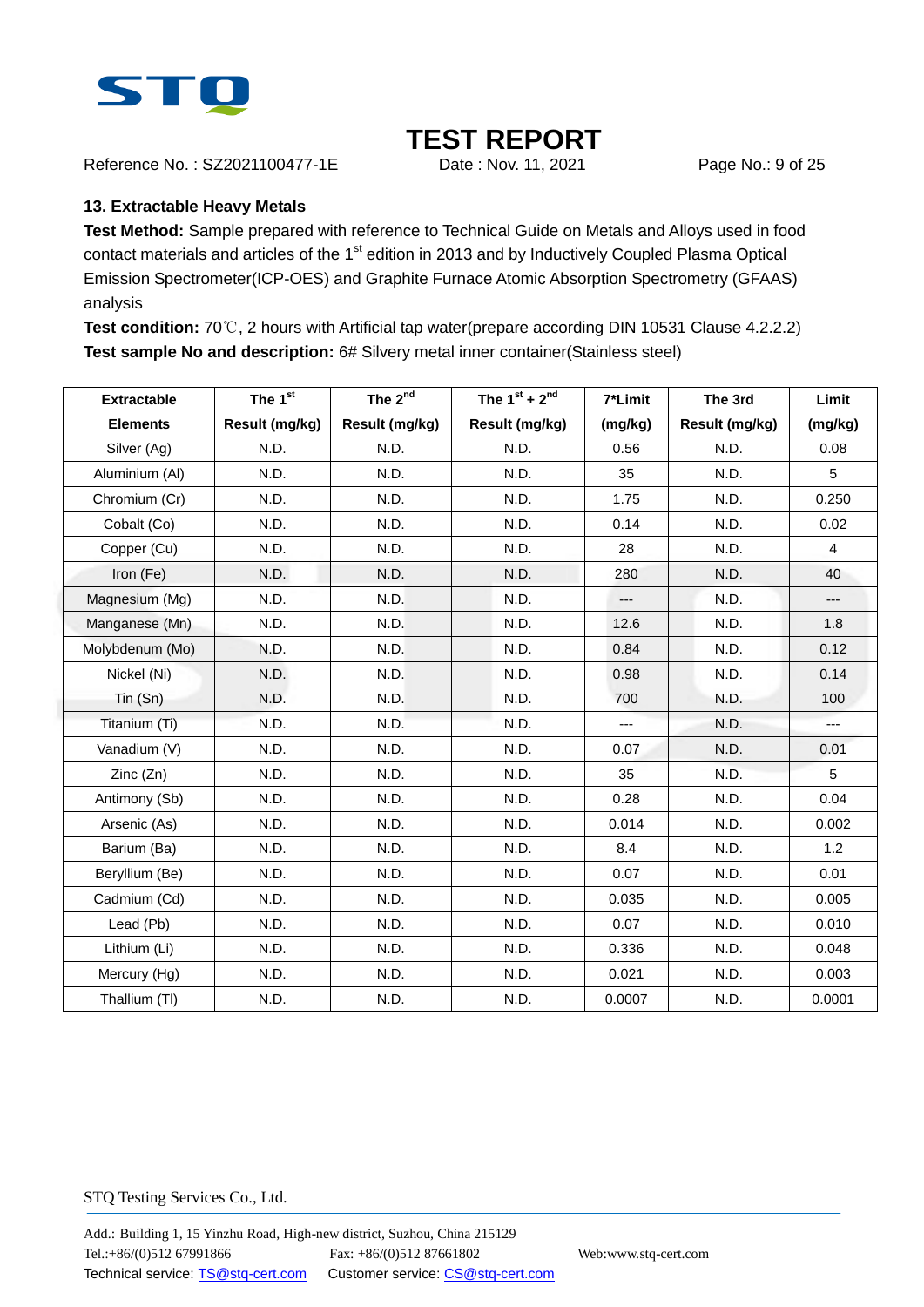

Reference No.: SZ2021100477-1E Date: Nov. 11, 2021 Page No.: 10 of 25

#### **Remark:**

1.The following table is the MDL of the Extractable Heavy Metals testing

| <b>Extractable</b><br><b>Elements</b> | MDL(mg/kg) | Extractable<br><b>Elements</b> | MDL(mg/kg) | Extractable<br><b>Elements</b> | MDL(mg/kg) |
|---------------------------------------|------------|--------------------------------|------------|--------------------------------|------------|
| Silver (Ag)                           | 0.01       | Molybdenum (Mo)                | 0.01       | Barium (Ba)                    | 0.10       |
| Aluminium (AI)                        | 0.10       | Nickel (Ni)                    | 0.01       | Beryllium (Be)                 | 0.01       |
| Chromium (Cr)                         | 0.01       | Tin (Sn)                       | 0.01       | Cadmium (Cd)                   | 0.001      |
| Cobalt (Co)                           | 0.01       | Titanium (Ti)                  | 0.01       | Lead (Pb)                      | 0.001      |
| Copper (Cu)                           | 0.10       | Vanadium (V)                   | 0.01       | Lithium (Li)                   | 0.01       |
| Iron (Fe)                             | 5.00       | Zinc(Zn)                       | 0.10       | Mercury (Hg)                   | 0.001      |
| Magnesium (Mg)                        | 0.01       | Antimony (Sb)                  | 0.01       | Thallium (TI)                  | 0.0001     |
| Manganese (Mn)                        | 0.01       | Arsenic (As)                   | 0.001      | ---                            | ---        |

2. MDL = Method Detection Limit.

3. N.D.= Not detected, less than MDL.

4. The submitted sample/component is a repeated use article. The migration test was carried out three times on the same article. The sum of the results of the first and second tests should not exceed seven times the limit (Result 1<sup>st</sup> test + Result 2<sup>nd</sup> test <7\* limit) and the Result 3<sup>rd</sup> should not exceed the limit.

**\*\*\*\*\*\*\*\* To be continued \*\*\*\*\*\*\*\***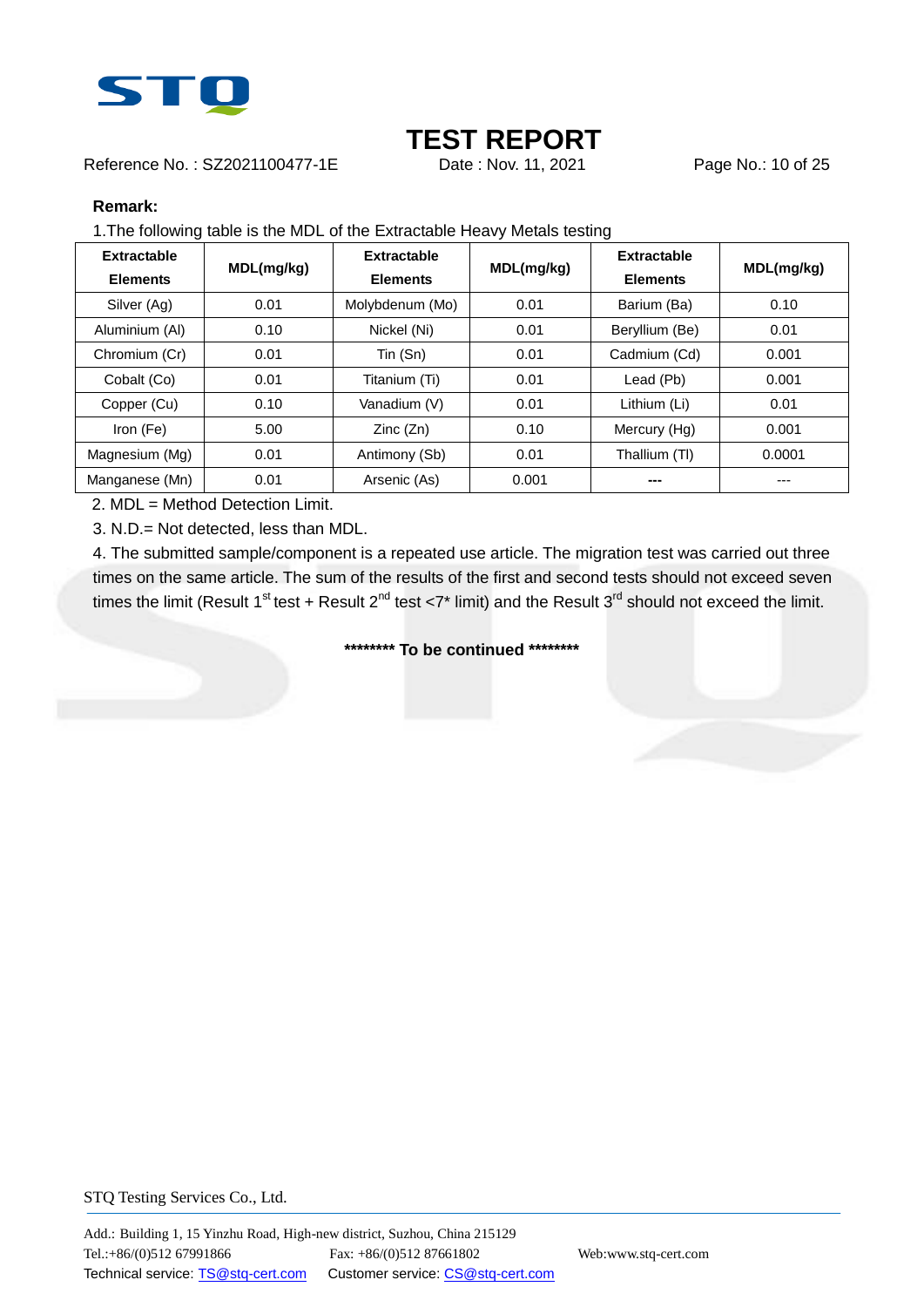

Reference No. : SZ2021100477-1E Date : Nov. 11, 2021 Page No.: 11 of 25

### **14. Soluble Heavy Metals**

**Test Method:** Sample preparation in 3% Acetic acid at 70℃ for 2 hours, followed by analysis using Inductively Coupled Plasma Optical Emission Spectrometer.

### **Surface area(dm<sup>2</sup> )/Volume(ml):**

13# 1/167 15# 1/167

16# 1/167

**Test Item(s) Unit Result(s) Maximum Permissible**  13#-1<sup>st</sup> | 13#-2<sup>nd</sup> | 13#-3<sup>rd</sup> | Limit  $13# - 1$ <sup>st</sup> | 13#-2<sup>nd</sup> Soluble Aluminium  $ma/kq \leq 0.1 \leq 0.1 \leq 0.1 \leq 1$ Soluble Antimony | mg/kg | <0.01 | <0.01 | <0.01 | 0.04 Soluble Arsenic  $mg/kg$   $|$  <0.01  $|$  <0.01  $|$  <0.01 0.01 Soluble Barium  $mg/kg$   $\leq 0.1$   $\leq 0.1$   $\leq 0.1$  1 Soluble Cadmium  $ma/kq \sim 0.001 \mid 0.001 \mid 0.001 \mid 0.002$ Soluble Chromium | mg/kg | <0.01 | <0.01 | <0.01 | 0.01 Soluble Cobalt mg/kg | <0.01 | <0.01 | <0.01 | 0.05 Soluble Copper mg/kg  $\vert$  <0.1  $\vert$  <0.1  $\vert$  <0.1  $\vert$  5 Soluble Iron  $\log k$ g  $\leq 5$   $\leq 5$   $\leq 5$   $\leq 6$   $\leq 48$ Soluble Lead mg/kg  $\vert$  <0.01  $\vert$  <0.01  $\vert$  <0.01  $\vert$  0.01 Soluble Lithium | mg/kg | <0.01 | <0.01 | <0.01 | 0.6 Soluble Manganese | mg/kg | <0.01 | <0.01 | <0.01 | 0.6 Soluble Mercury mg/kg  $\vert$  <0.01  $\vert$  <0.01  $\vert$  <0.01 0.01 Soluble Nickel mg/kg | <0.01 | <0.01 | <0.01 | 0.02 Soluble Zinc  $mg/kg$   $|$  <0.1  $|$  <0.1  $|$  <0.1  $|$  =  $5$ Soluble Tungsten  $mg/kg$   $\leq 0.01$   $\leq 0.01$   $\leq 0.01$   $\leq 0.01$  0.05 Soluble Europium  $\vert$  mg/kg  $\vert$  <0.01  $\vert$  <0.01  $\vert$  <0.01 Sum≤0.05 Soluble Gadolinium  $\vert$  mg/kg  $\vert$  <0.01  $\vert$  <0.01  $\vert$  <0.01 Soluble Lanthanum  $\vert$  mg/kg  $\vert$  <0.01  $\vert$  <0.01  $\vert$  <0.01 Soluble Terbium  $mg/kg$   $\leq 0.01$   $\leq 0.01$   $\leq 0.01$ **Conclusion\*** --- **PASS** ---

**\*\*\*\*\*\*\*\* To be continued \*\*\*\*\*\*\*\***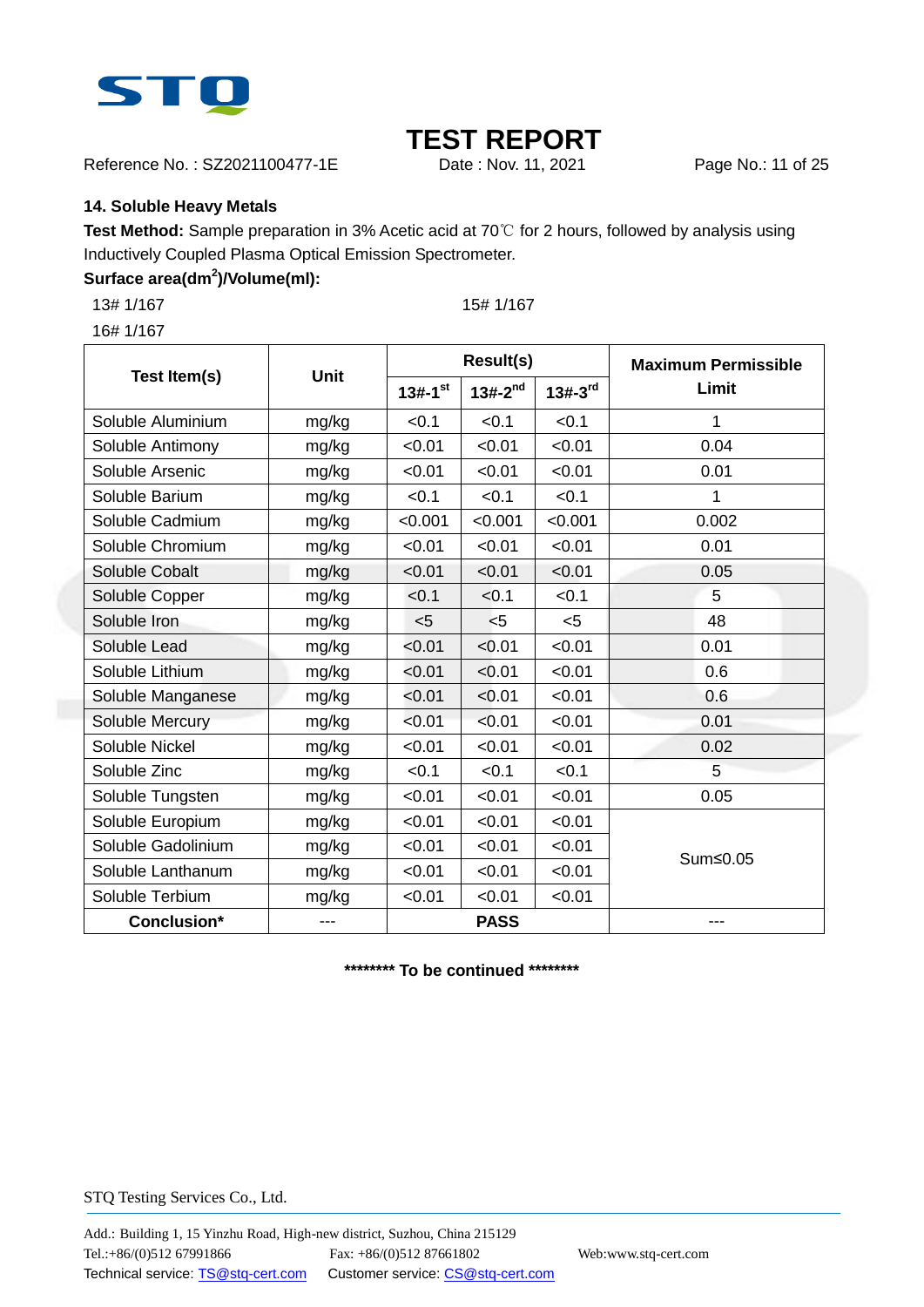

Reference No.: SZ2021100477-1E Date: Nov. 11, 2021 Page No.: 12 of 25

|                    |             |                       | <b>Result(s)</b> |              | <b>Maximum Permissible</b> |  |
|--------------------|-------------|-----------------------|------------------|--------------|----------------------------|--|
| Test Item(s)       | <b>Unit</b> | $15#-1$ <sup>st</sup> | $15#-2^{nd}$     | $15#-3^{rd}$ | Limit                      |  |
| Soluble Aluminium  | mg/kg       | < 0.1                 | < 0.1            | < 0.1        | 1                          |  |
| Soluble Antimony   | mg/kg       | < 0.01                | < 0.01           | < 0.01       | 0.04                       |  |
| Soluble Arsenic    | mg/kg       | < 0.01                | < 0.01           | < 0.01       | 0.01                       |  |
| Soluble Barium     | mg/kg       | < 0.1                 | < 0.1            | < 0.1        | 1                          |  |
| Soluble Cadmium    | mg/kg       | < 0.001               | < 0.001          | < 0.001      | 0.002                      |  |
| Soluble Chromium   | mg/kg       | < 0.01                | < 0.01           | < 0.01       | 0.01                       |  |
| Soluble Cobalt     | mg/kg       | < 0.01                | < 0.01           | < 0.01       | 0.05                       |  |
| Soluble Copper     | mg/kg       | < 0.1                 | < 0.1            | < 0.1        | 5                          |  |
| Soluble Iron       | mg/kg       | $5$                   | $5$              | < 5          | 48                         |  |
| Soluble Lead       | mg/kg       | < 0.01                | < 0.01           | < 0.01       | 0.01                       |  |
| Soluble Lithium    | mg/kg       | < 0.01                | < 0.01           | < 0.01       | 0.6                        |  |
| Soluble Manganese  | mg/kg       | < 0.01                | < 0.01           | < 0.01       | 0.6                        |  |
| Soluble Mercury    | mg/kg       | < 0.01                | < 0.01           | < 0.01       | 0.01                       |  |
| Soluble Nickel     | mg/kg       | < 0.01                | < 0.01           | < 0.01       | 0.02                       |  |
| Soluble Zinc       | mg/kg       | < 0.1                 | < 0.1            | < 0.1        | 5                          |  |
| Soluble Tungsten   | mg/kg       | < 0.01                | < 0.01           | < 0.01       | 0.05                       |  |
| Soluble Europium   | mg/kg       | < 0.01                | < 0.01           | < 0.01       |                            |  |
| Soluble Gadolinium | mg/kg       | < 0.01                | < 0.01           | < 0.01       | Sum≤0.05                   |  |
| Soluble Lanthanum  | mg/kg       | < 0.01                | < 0.01           | < 0.01       |                            |  |
| Soluble Terbium    | mg/kg       | < 0.01                | < 0.01           | < 0.01       |                            |  |
| Conclusion*        | $---$       |                       | <b>PASS</b>      |              | ---                        |  |

**\*\*\*\*\*\*\*\* To be continued \*\*\*\*\*\*\*\***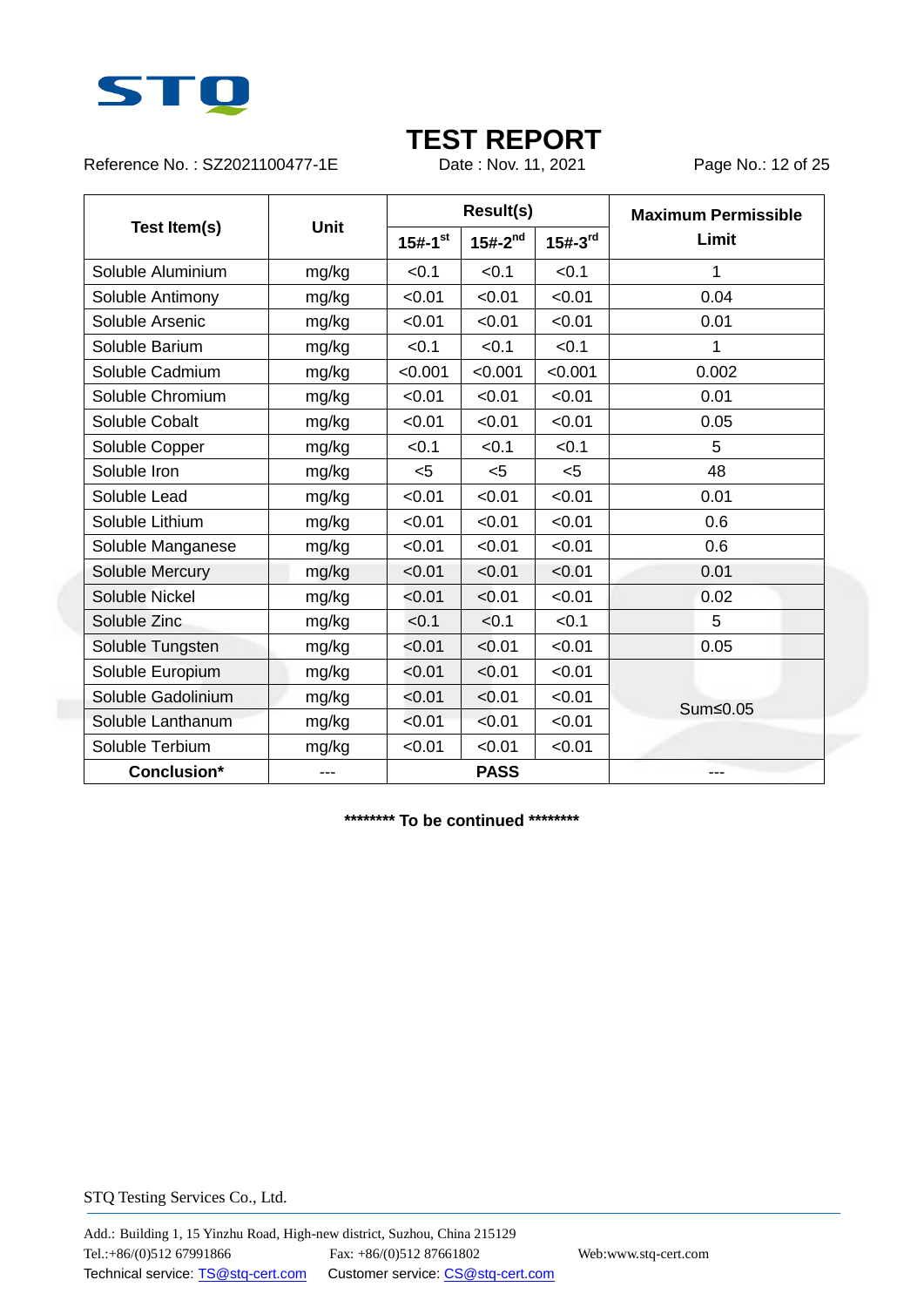

Reference No.: SZ2021100477-1E Date: Nov. 11, 2021 Page No.: 13 of 25

|                    |             |                         | <b>Result(s)</b> |           | <b>Maximum Permissible</b> |  |
|--------------------|-------------|-------------------------|------------------|-----------|----------------------------|--|
| Test Item(s)       | <b>Unit</b> | $16# - 1$ <sup>st</sup> | $16# - 2^{nd}$   | $16#-3rd$ | Limit                      |  |
| Soluble Aluminium  | mg/kg       | < 0.1                   | < 0.1            | < 0.1     | 1                          |  |
| Soluble Antimony   | mg/kg       | < 0.01                  | < 0.01           | < 0.01    | 0.04                       |  |
| Soluble Arsenic    | mg/kg       | < 0.01                  | < 0.01           | < 0.01    | 0.01                       |  |
| Soluble Barium     | mg/kg       | < 0.1                   | < 0.1            | < 0.1     | 1                          |  |
| Soluble Cadmium    | mg/kg       | < 0.001                 | < 0.001          | < 0.001   | 0.002                      |  |
| Soluble Chromium   | mg/kg       | < 0.01                  | < 0.01           | < 0.01    | 0.01                       |  |
| Soluble Cobalt     | mg/kg       | < 0.01                  | < 0.01           | < 0.01    | 0.05                       |  |
| Soluble Copper     | mg/kg       | < 0.1                   | < 0.1            | < 0.1     | 5                          |  |
| Soluble Iron       | mg/kg       | $5$                     | $5$              | < 5       | 48                         |  |
| Soluble Lead       | mg/kg       | < 0.01                  | < 0.01           | < 0.01    | 0.01                       |  |
| Soluble Lithium    | mg/kg       | < 0.01                  | < 0.01           | < 0.01    | 0.6                        |  |
| Soluble Manganese  | mg/kg       | < 0.01                  | < 0.01           | < 0.01    | 0.6                        |  |
| Soluble Mercury    | mg/kg       | < 0.01                  | < 0.01           | < 0.01    | 0.01                       |  |
| Soluble Nickel     | mg/kg       | < 0.01                  | < 0.01           | < 0.01    | 0.02                       |  |
| Soluble Zinc       | mg/kg       | < 0.1                   | < 0.1            | < 0.1     | 5                          |  |
| Soluble Tungsten   | mg/kg       | < 0.01                  | < 0.01           | < 0.01    | 0.05                       |  |
| Soluble Europium   | mg/kg       | < 0.01                  | < 0.01           | < 0.01    |                            |  |
| Soluble Gadolinium | mg/kg       | < 0.01                  | < 0.01           | < 0.01    | Sum≤0.05                   |  |
| Soluble Lanthanum  | mg/kg       | < 0.01                  | < 0.01           | < 0.01    |                            |  |
| Soluble Terbium    | mg/kg       | < 0.01                  | < 0.01           | < 0.01    |                            |  |
| Conclusion*        | $---$       |                         | <b>PASS</b>      |           | ---                        |  |

**\*\*\*\*\*\*\*\* To be continued \*\*\*\*\*\*\*\***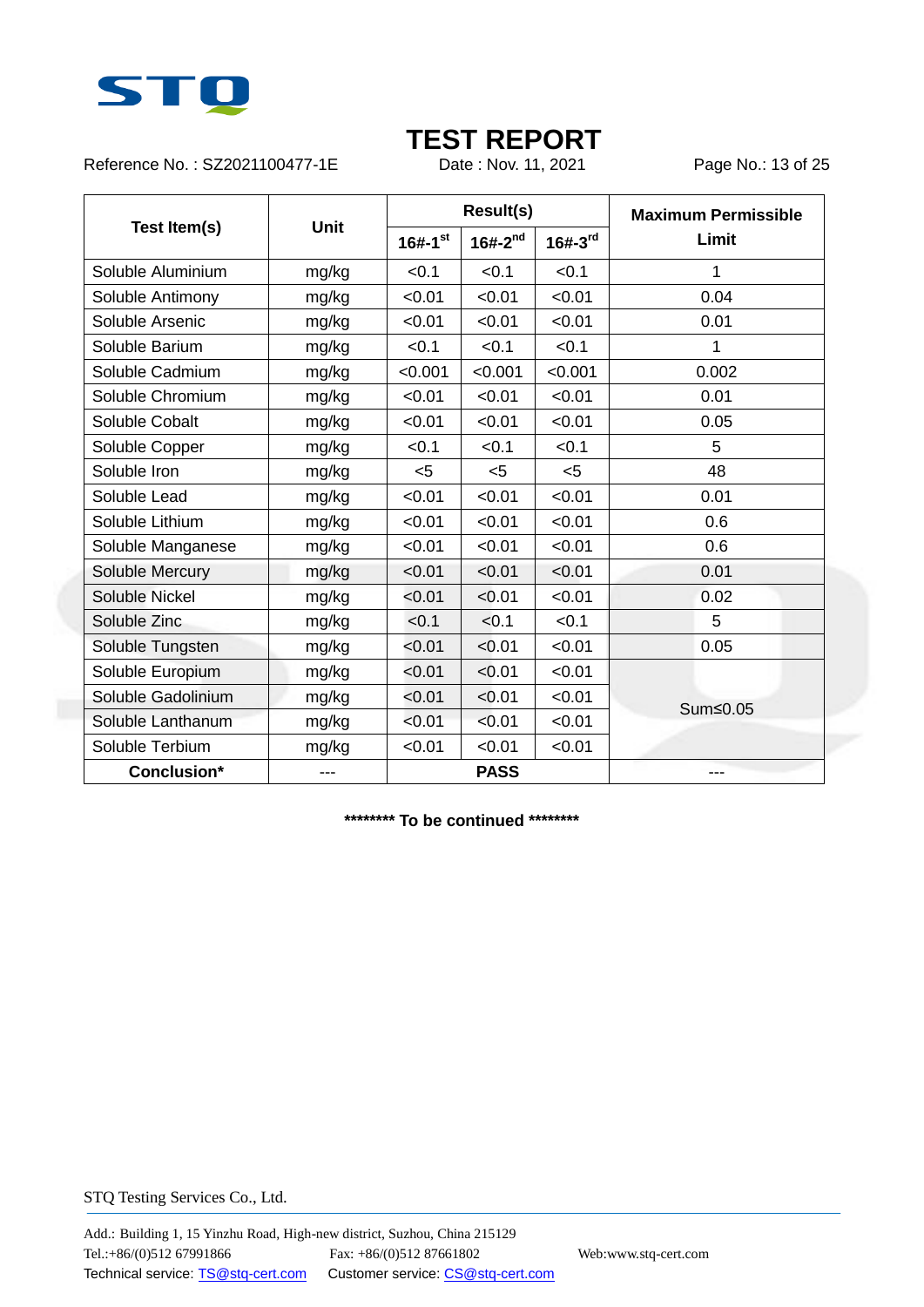

Reference No.: SZ2021100477-1E Date: Nov. 11, 2021 Page No.: 14 of 25

### **15. Specific Migration of Primary Aromatic Amine**

**Test Method:** Sample preparation with reference to EN 13130-1:2004 with selection of simulant and

condition, followed by analysis by LC/MS/MS & UV.

**Test Condition:** 3% Acetic acid, 2 hours at 70℃

### **Surface area(dm<sup>2</sup> )/Volume(ml):**

13# 1/167 15# 1/167

16# 1/167

|                                       | Unit  |                       | <b>Result(s)</b> | <b>Maximum</b> |                             |
|---------------------------------------|-------|-----------------------|------------------|----------------|-----------------------------|
| Test Item(s)                          |       | $13#-1$ <sup>st</sup> | $13#-2^{nd}$     | $13#-3rd$      | <b>Permissible</b><br>Limit |
| 4-Aminobiphenyl                       | mg/kg | < 0.001               | < 0.001          | < 0.001        | 0.002                       |
| Benzidine                             | mg/kg | < 0.001               | < 0.001          | < 0.001        | 0.002                       |
| 4-Chloro-o-toluidine                  | mg/kg | < 0.001               | < 0.001          | < 0.001        | 0.002                       |
| 2-Naphthylamine                       | mg/kg | < 0.001               | < 0.001          | < 0.001        | 0.002                       |
| O-Aminoazotoluene                     | mg/kg | < 0.001               | < 0.001          | < 0.001        | 0.002                       |
| 5-nitro-o-toluidine                   | mg/kg | < 0.001               | < 0.001          | < 0.001        | 0.002                       |
| 4-Chloroaniline                       | mg/kg | < 0.001               | < 0.001          | < 0.001        | 0.002                       |
| 4-methoxy-m-phenylenediamine          | mg/kg | < 0.001               | < 0.001          | < 0.001        | 0.002                       |
| 4,4'-methylenedianiline               | mg/kg | < 0.001               | < 0.001          | < 0.001        | 0.002                       |
| 3,3'-Dichlorobenzidine                | mg/kg | < 0.001               | < 0.001          | < 0.001        | 0.002                       |
| 3,3'-Dimethoxybenzidine               | mg/kg | < 0.001               | < 0.001          | < 0.001        | 0.002                       |
| 3,3'-Dimethylbenzidine                | mg/kg | < 0.001               | < 0.001          | < 0.001        | 0.002                       |
| 4,4'-methylenedi-o-toluidine          | mg/kg | < 0.001               | < 0.001          | < 0.001        | 0.002                       |
| P-Cresidine                           | mg/kg | < 0.001               | < 0.001          | < 0.001        | 0.002                       |
| 4,4'-Methylene-bis-(2-Chloro-aniline) | mg/kg | < 0.001               | < 0.001          | < 0.001        | 0.002                       |
| 4,4'-oxydianiline                     | mg/kg | < 0.001               | < 0.001          | < 0.001        | 0.002                       |
| 4,4'-Thiodianiline                    | mg/kg | < 0.001               | < 0.001          | < 0.001        | 0.002                       |
| O-Toluidine                           | mg/kg | < 0.001               | < 0.001          | < 0.001        | 0.002                       |
| 4-methyl-m-phenylenediamine           | mg/kg | < 0.001               | < 0.001          | < 0.001        | 0.002                       |
| 2,4,5-Trimethylaniline                | mg/kg | < 0.001               | < 0.001          | < 0.001        | 0.002                       |
| 4-Aminoazobenzene                     | mg/kg | < 0.001               | < 0.001          | < 0.001        | 0.002                       |
| O-Anisidine                           | mg/kg | < 0.001               | < 0.001          | < 0.001        | 0.002                       |
| <b>Other Primary Aromatic Amine</b>   | mg/kg | < 0.01                | < 0.01           | < 0.01         | Sum≤0.01                    |
| Conclusion*                           |       | <b>PASS</b>           |                  |                |                             |

#### **\*\*\*\*\*\*\*\* To be continued \*\*\*\*\*\*\*\***

STQ Testing Services Co., Ltd.

Add.: Building 1, 15 Yinzhu Road, High-new district, Suzhou, China 215129 Tel.:+86/(0)512 67991866 Fax: +86/(0)512 87661802 Web:www.stq-cert.com Technical service: TS@stq-cert.com Customer service: CS@stq-cert.com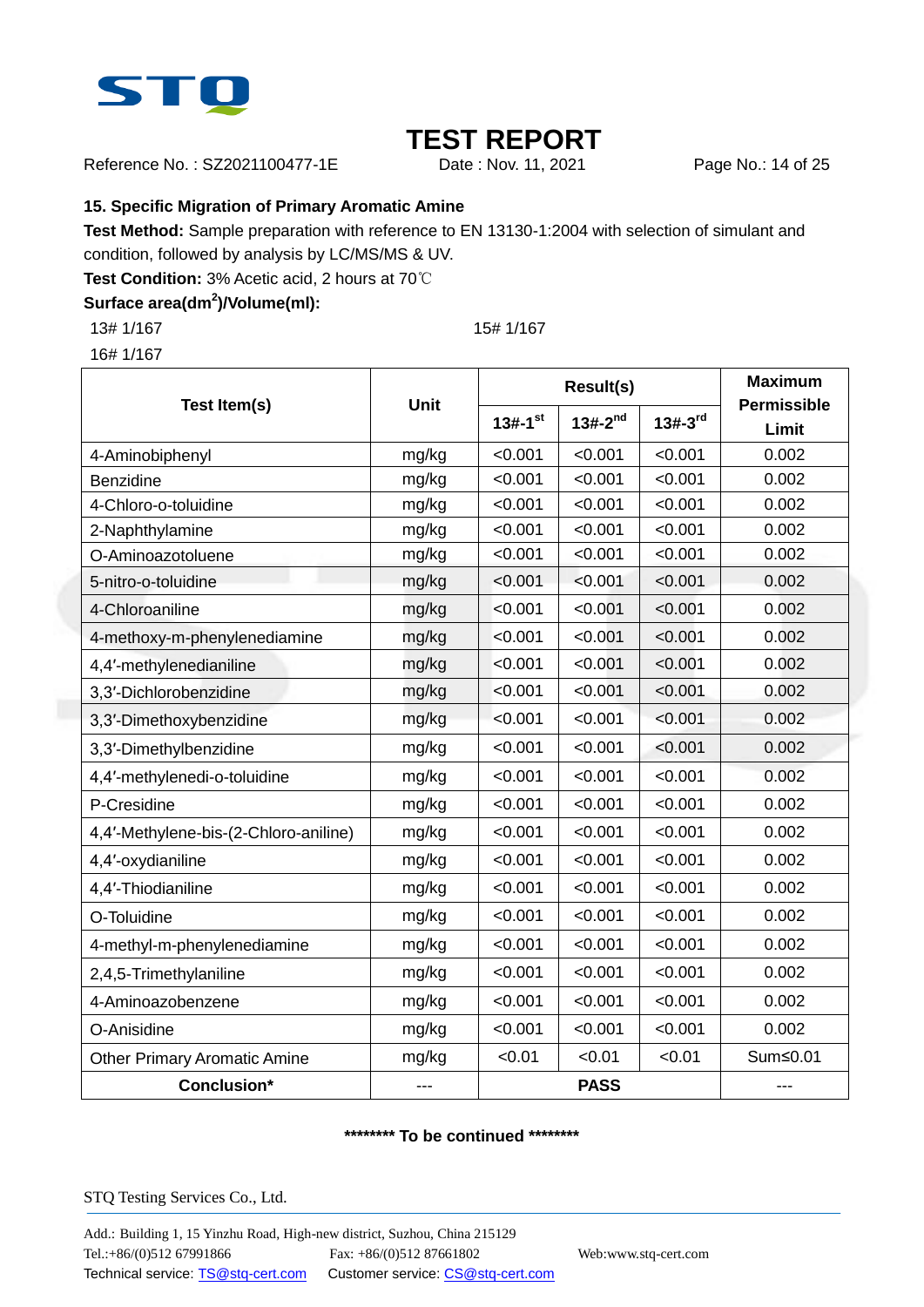

Reference No.: SZ2021100477-1E Date: Nov. 11, 2021 Page No.: 15 of 25

|                                       | <b>Unit</b> |                       | <b>Result(s)</b> | <b>Maximum</b> |                             |
|---------------------------------------|-------------|-----------------------|------------------|----------------|-----------------------------|
| Test Item(s)                          |             | $15#-1$ <sup>st</sup> | $15#-2^{nd}$     | $15#-3^{rd}$   | <b>Permissible</b><br>Limit |
| 4-Aminobiphenyl                       | mg/kg       | < 0.001               | < 0.001          | < 0.001        | 0.002                       |
| Benzidine                             | mg/kg       | < 0.001               | < 0.001          | < 0.001        | 0.002                       |
| 4-Chloro-o-toluidine                  | mg/kg       | < 0.001               | < 0.001          | < 0.001        | 0.002                       |
| 2-Naphthylamine                       | mg/kg       | < 0.001               | < 0.001          | < 0.001        | 0.002                       |
| O-Aminoazotoluene                     | mg/kg       | < 0.001               | < 0.001          | < 0.001        | 0.002                       |
| 5-nitro-o-toluidine                   | mg/kg       | < 0.001               | < 0.001          | < 0.001        | 0.002                       |
| 4-Chloroaniline                       | mg/kg       | < 0.001               | < 0.001          | < 0.001        | 0.002                       |
| 4-methoxy-m-phenylenediamine          | mg/kg       | < 0.001               | < 0.001          | < 0.001        | 0.002                       |
| 4,4'-methylenedianiline               | mg/kg       | < 0.001               | < 0.001          | < 0.001        | 0.002                       |
| 3,3'-Dichlorobenzidine                | mg/kg       | < 0.001               | < 0.001          | < 0.001        | 0.002                       |
| 3,3'-Dimethoxybenzidine               | mg/kg       | < 0.001               | < 0.001          | < 0.001        | 0.002                       |
| 3,3'-Dimethylbenzidine                | mg/kg       | < 0.001               | < 0.001          | < 0.001        | 0.002                       |
| 4,4'-methylenedi-o-toluidine          | mg/kg       | < 0.001               | < 0.001          | < 0.001        | 0.002                       |
| P-Cresidine                           | mg/kg       | < 0.001               | < 0.001          | < 0.001        | 0.002                       |
| 4,4'-Methylene-bis-(2-Chloro-aniline) | mg/kg       | < 0.001               | < 0.001          | < 0.001        | 0.002                       |
| 4,4'-oxydianiline                     | mg/kg       | < 0.001               | < 0.001          | < 0.001        | 0.002                       |
| 4,4'-Thiodianiline                    | mg/kg       | < 0.001               | < 0.001          | < 0.001        | 0.002                       |
| O-Toluidine                           | mg/kg       | < 0.001               | < 0.001          | < 0.001        | 0.002                       |
| 4-methyl-m-phenylenediamine           | mg/kg       | < 0.001               | < 0.001          | < 0.001        | 0.002                       |
| 2,4,5-Trimethylaniline                | mg/kg       | < 0.001               | < 0.001          | < 0.001        | 0.002                       |
| 4-Aminoazobenzene                     | mg/kg       | < 0.001               | < 0.001          | < 0.001        | 0.002                       |
| O-Anisidine                           | mg/kg       | < 0.001               | < 0.001          | < 0.001        | 0.002                       |
| <b>Other Primary Aromatic Amine</b>   | mg/kg       | < 0.01                | < 0.01           | < 0.01         | Sum≤0.01                    |
| <b>Conclusion*</b>                    |             | <b>PASS</b>           |                  |                | ---                         |

**\*\*\*\*\*\*\*\* To be continued \*\*\*\*\*\*\*\***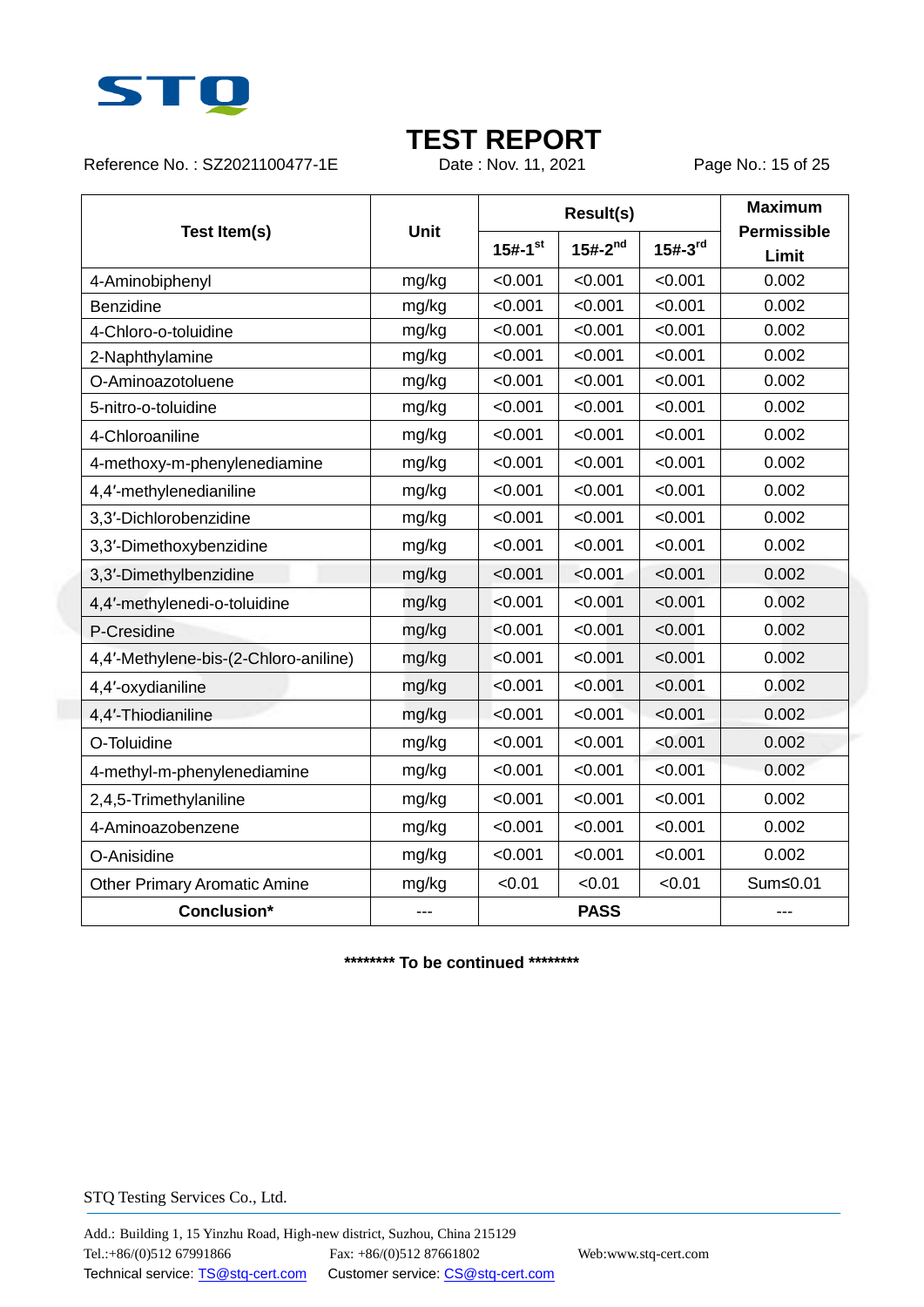

Reference No.: SZ2021100477-1E Date: Nov. 11, 2021 Page No.: 16 of 25

|                                       | <b>Unit</b> |                         | <b>Result(s)</b> | <b>Maximum</b> |                             |
|---------------------------------------|-------------|-------------------------|------------------|----------------|-----------------------------|
| Test Item(s)                          |             | $16# - 1$ <sup>st</sup> | $16# - 2^{nd}$   | $16# - 3^{rd}$ | <b>Permissible</b><br>Limit |
| 4-Aminobiphenyl                       | mg/kg       | < 0.001                 | < 0.001          | < 0.001        | 0.002                       |
| Benzidine                             | mg/kg       | < 0.001                 | < 0.001          | < 0.001        | 0.002                       |
| 4-Chloro-o-toluidine                  | mg/kg       | < 0.001                 | < 0.001          | < 0.001        | 0.002                       |
| 2-Naphthylamine                       | mg/kg       | < 0.001                 | < 0.001          | < 0.001        | 0.002                       |
| O-Aminoazotoluene                     | mg/kg       | < 0.001                 | < 0.001          | < 0.001        | 0.002                       |
| 5-nitro-o-toluidine                   | mg/kg       | < 0.001                 | < 0.001          | < 0.001        | 0.002                       |
| 4-Chloroaniline                       | mg/kg       | < 0.001                 | < 0.001          | < 0.001        | 0.002                       |
| 4-methoxy-m-phenylenediamine          | mg/kg       | < 0.001                 | < 0.001          | < 0.001        | 0.002                       |
| 4,4'-methylenedianiline               | mg/kg       | < 0.001                 | < 0.001          | < 0.001        | 0.002                       |
| 3,3'-Dichlorobenzidine                | mg/kg       | < 0.001                 | < 0.001          | < 0.001        | 0.002                       |
| 3,3'-Dimethoxybenzidine               | mg/kg       | < 0.001                 | < 0.001          | < 0.001        | 0.002                       |
| 3,3'-Dimethylbenzidine                | mg/kg       | < 0.001                 | < 0.001          | < 0.001        | 0.002                       |
| 4,4'-methylenedi-o-toluidine          | mg/kg       | < 0.001                 | < 0.001          | < 0.001        | 0.002                       |
| P-Cresidine                           | mg/kg       | < 0.001                 | < 0.001          | < 0.001        | 0.002                       |
| 4,4'-Methylene-bis-(2-Chloro-aniline) | mg/kg       | < 0.001                 | < 0.001          | < 0.001        | 0.002                       |
| 4,4'-oxydianiline                     | mg/kg       | < 0.001                 | < 0.001          | < 0.001        | 0.002                       |
| 4,4'-Thiodianiline                    | mg/kg       | < 0.001                 | < 0.001          | < 0.001        | 0.002                       |
| O-Toluidine                           | mg/kg       | < 0.001                 | < 0.001          | < 0.001        | 0.002                       |
| 4-methyl-m-phenylenediamine           | mg/kg       | < 0.001                 | < 0.001          | < 0.001        | 0.002                       |
| 2,4,5-Trimethylaniline                | mg/kg       | < 0.001                 | < 0.001          | < 0.001        | 0.002                       |
| 4-Aminoazobenzene                     | mg/kg       | < 0.001                 | < 0.001          | < 0.001        | 0.002                       |
| O-Anisidine                           | mg/kg       | < 0.001                 | < 0.001          | < 0.001        | 0.002                       |
| <b>Other Primary Aromatic Amine</b>   | mg/kg       | < 0.01                  | < 0.01           | < 0.01         | Sum≤0.01                    |
| <b>Conclusion*</b>                    |             | <b>PASS</b>             |                  |                | ---                         |

**\*\*\*\*\*\*\*\* To be continued \*\*\*\*\*\*\*\***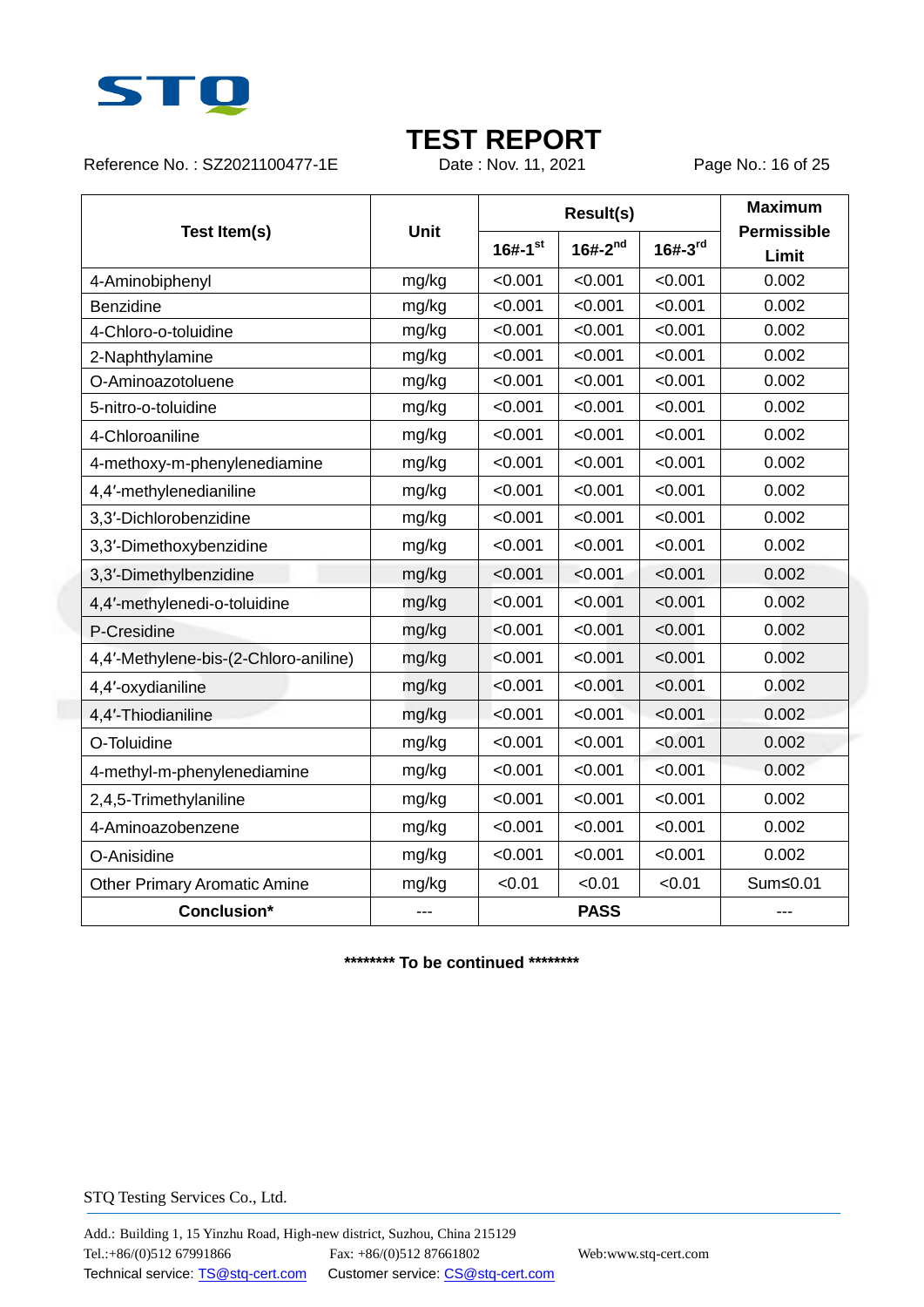

Reference No. : SZ2021100477-1E Date : Nov. 11, 2021 Page No.: 17 of 25

### **16. Specific Migration of Bisphenol-A**

**Test Method:** Sample preparation with reference to BS EN 13130-1:2004 with selection of simulants and condition, followed by analysis using High Performance Liquid Chromatography/ Mass Spectrometer (HPLC/MS).

### **Surface area(dm<sup>2</sup> )/Volume(ml):** 1/167

|                                              | <b>Unit</b> |                         | $Result(s)^A$ | Maximum      |                          |
|----------------------------------------------|-------------|-------------------------|---------------|--------------|--------------------------|
| Test Item(s)                                 |             | $14# - 1$ <sup>st</sup> | $14#-2^{nd}$  | $14#-3^{rd}$ | <b>Permissible Limit</b> |
| Specific migration of Bisphenol-A            |             | < 0.01                  | < 0.01        | < 0.01       | 0.05                     |
| in 3% Acetic acid at 70 $\degree$ C, 2 hours | mg/kg       |                         |               |              |                          |
| Conclusion*                                  | $- - -$     |                         | <b>PASS</b>   |              | ---                      |

**Remark:** \*According to Regulation (EU) No 10/2011 and its amendment (EU) 2020/1245, for repeated use materials and articles:

1) The applicable overall migration test shall be carried out three times on a single sample. The overall migration in the second test shall be lower than in the first test, and the overall migration in the third test shall be lower than in the second test. Compliance with the overall migration limit shall be verified on the basis of the level of the overall migration found in the third test.

2) Specific migration test(s) shall be carried out three times on a single sample. Compliance shall than be verified on the basis of the level of the migration found in the third test and on the basis of the stability of the material or article from the first to the third migration test. The stability of the material shall be considered insufficient if migration is observed above the level of detection in any of the three migration tests, and increases from the first migration test to the third migration test. In case of insufficient stability, compliance of the material shall not be established even in case the specific migration limit is not exceeded in any of the three tests. Irrespective of the above rules, a material or article shall never be considered to comply with the Regulation if in the first test a substance that is prohibited from migrating or from being released in detectable quantities.

### **Note :** 1) MDL = Method Detection Limit.

- 2) N.D. = Not detected, less than MDL.
- 3) "**---**" = Not Regulated.
- 4)  $%$  = Percentage by weight.
- 5) ▲These tests were conducted from the rest sample, and the test period was Nov. 02, 2021 to Nov. 05, 2021.
- 6)  $(R)$  = Re-submitted sample.

**\*\*\*\*\*\*\*\* To be continued \*\*\*\*\*\*\*\***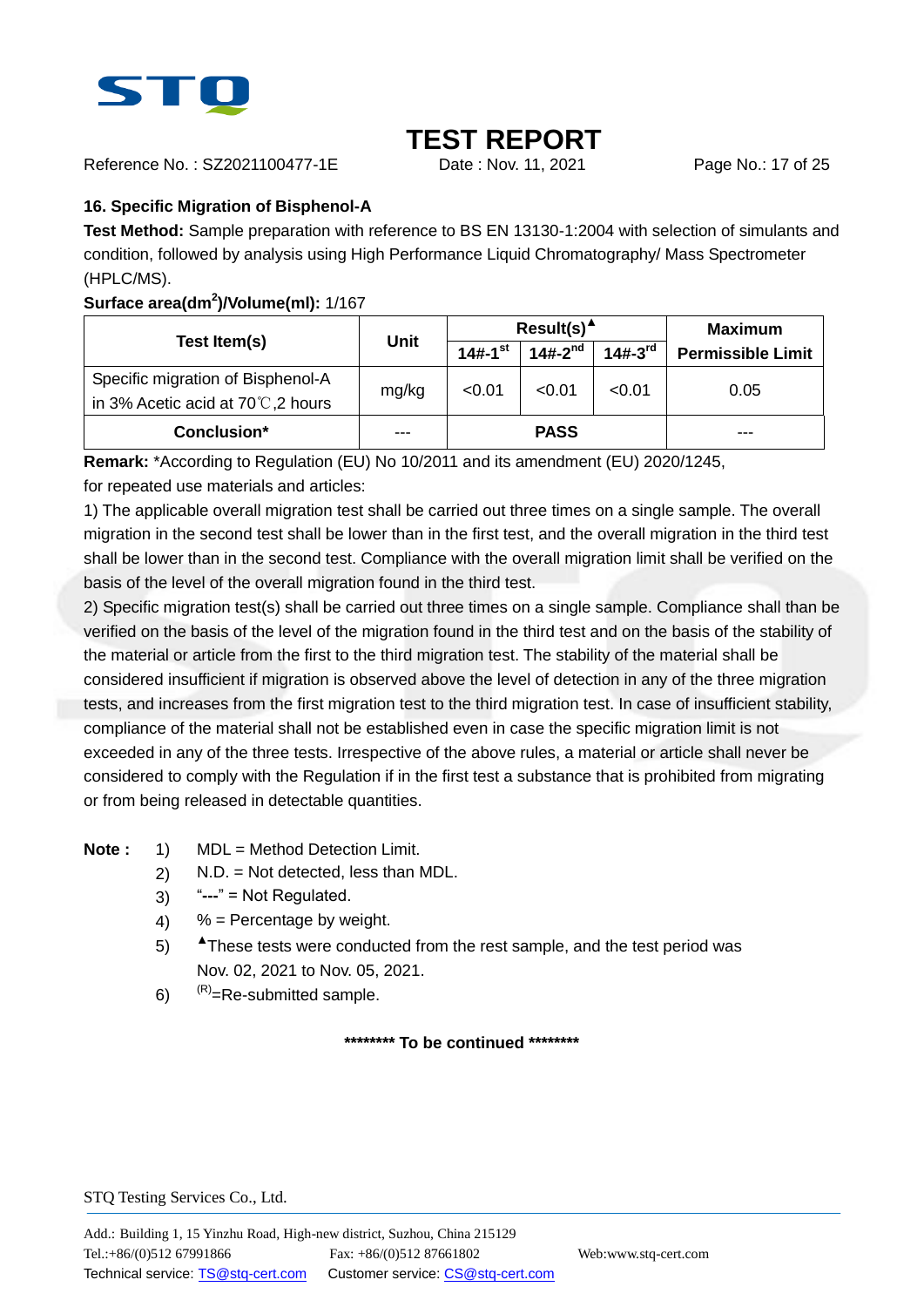

Reference No.: SZ2021100477-1E Date: Nov. 11, 2021 Page No.: 18 of 25

#### **Test Part Description:**

1# Brown bamboo lid 2# Transparent coating 3# Silvery metal handle 4# Translucent silicone ring of silvery bottle 5# Silvery metal bottle body 6# Silvery metal inner container(Stainless steel) 7# Black coating 8# Black fabric with black foam sleeve 9# Black plastic D-ring 10# Black plastic hook 11# Black plastic buckle 12# Black fabric belt 13# Black plastic lid(PP) 14# Translucent silicone ring of black bottle 15# Transparent plastic straw(PE) 16# Transparent plastic suction nozzle(PS) 16#-(R) Transparent plastic suction nozzle(PS)

**\*\*\*\*\*\*\*\* To be continued \*\*\*\*\*\*\*\***

## STQ Testing Services Co., Ltd.



**TEST REPORT**<br>Date : Nov. 11, 2021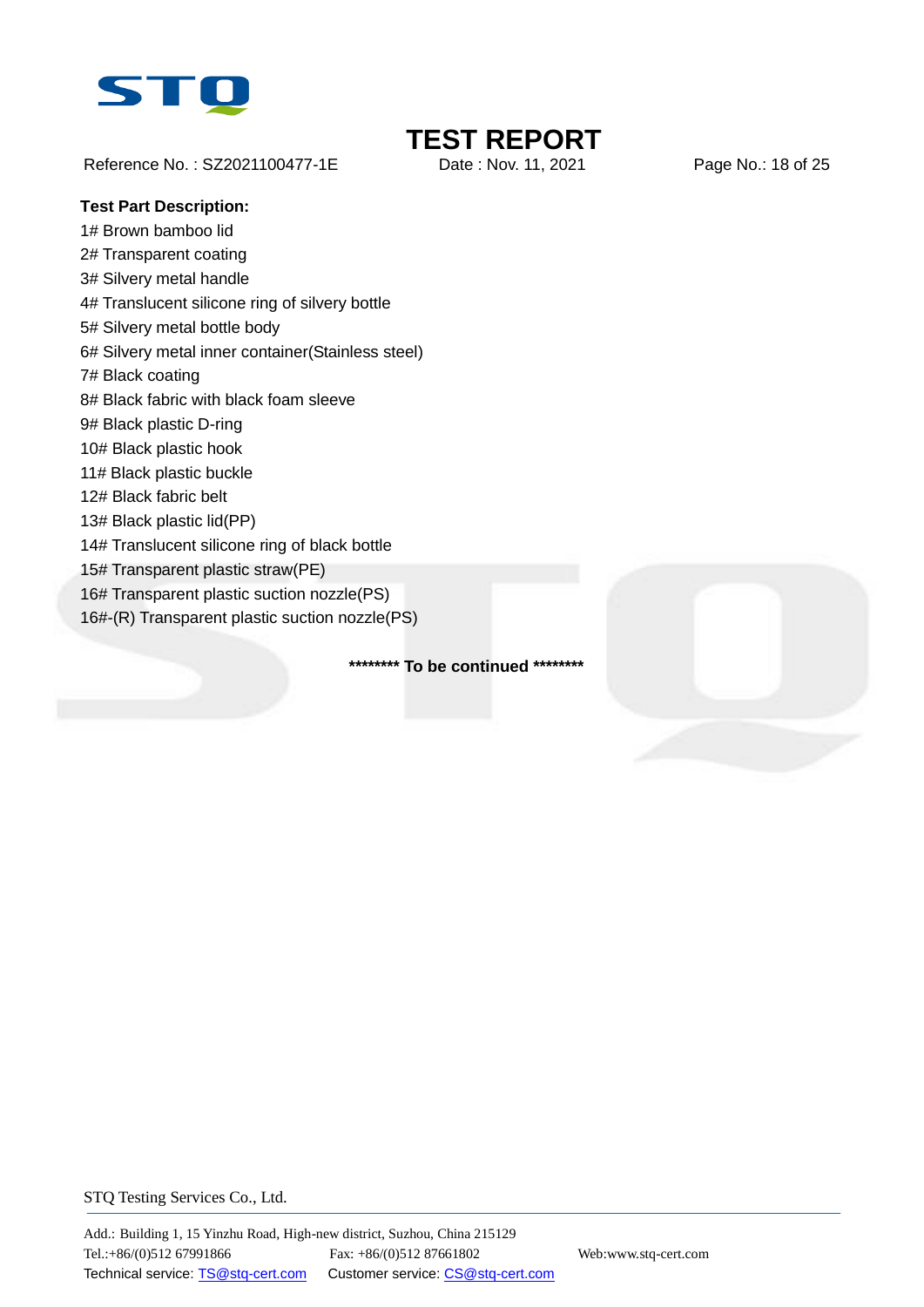

Reference No.: SZ2021100477-1E Date: Nov. 11, 2021 Page No.: 19 of 25

## **TEST REPORT**<br>Date : Nov. 11. 2021











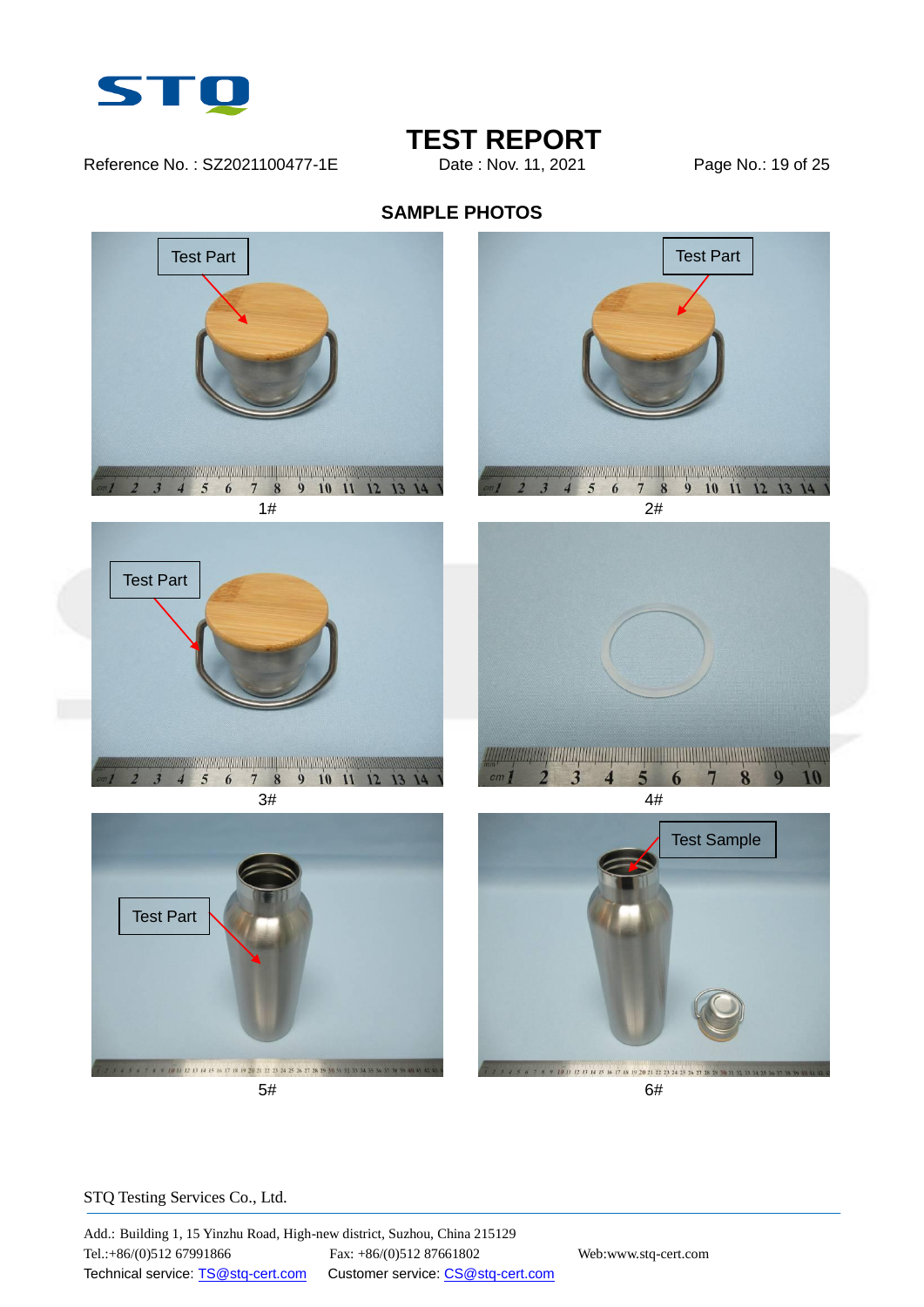

Reference No.: SZ2021100477-1E Date: Nov. 11, 2021 Page No.: 20 of 25

## **TEST REPORT**<br>Date : Nov. 11. 2021









4 5 6 7 8 9 10 11 12 13 14 15 16 17 18 19 20 21 22 23 24 25 26 27 28 29





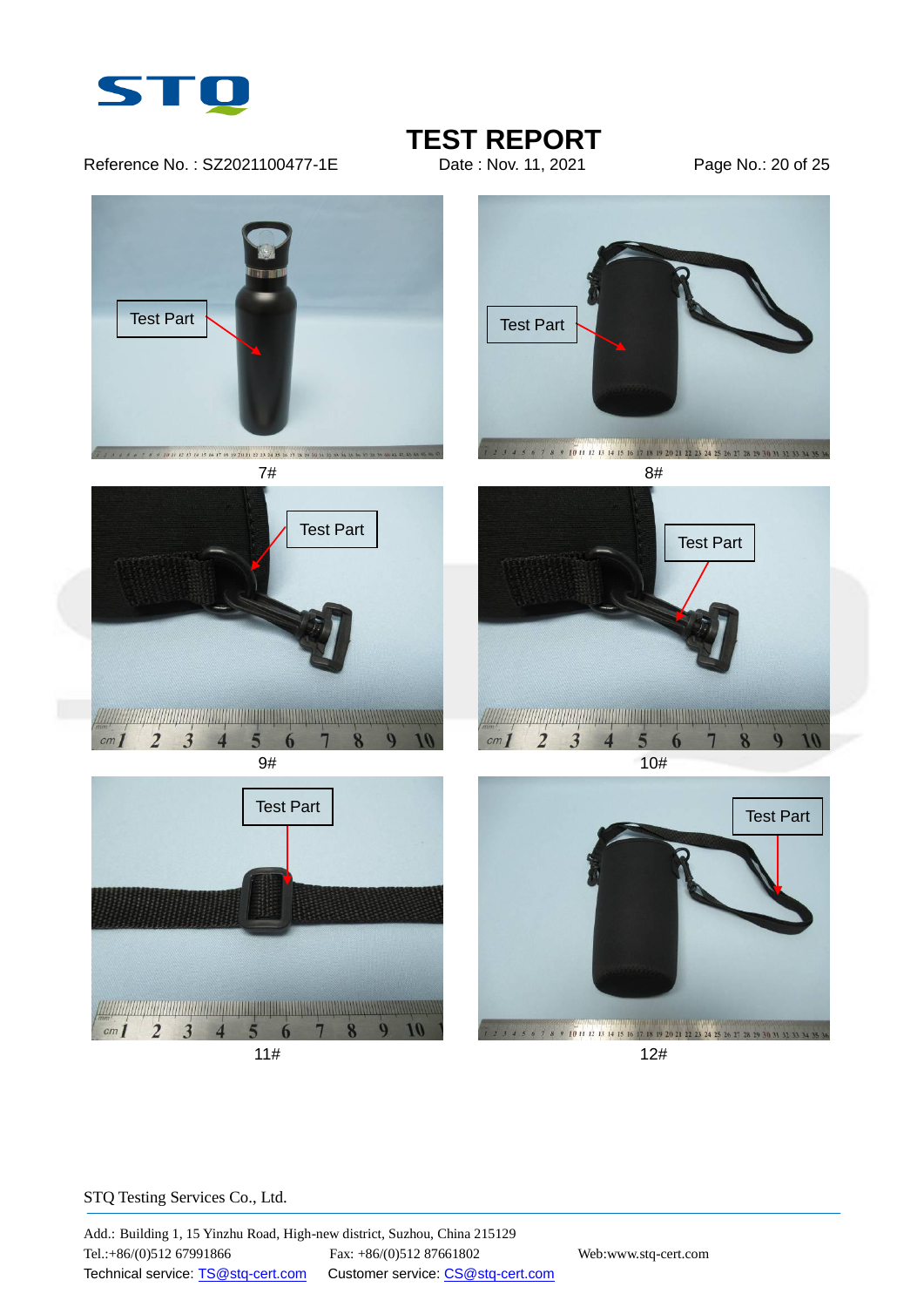

Reference No.: SZ2021100477-1E Date: Nov. 11, 2021 Page No.: 21 of 25

**TEST REPORT**<br>Date : Nov. 11. 2021



**\*\*\*\*\*\*\*\* To be continued \*\*\*\*\*\*\*\***

STQ Testing Services Co., Ltd.

16#-(R)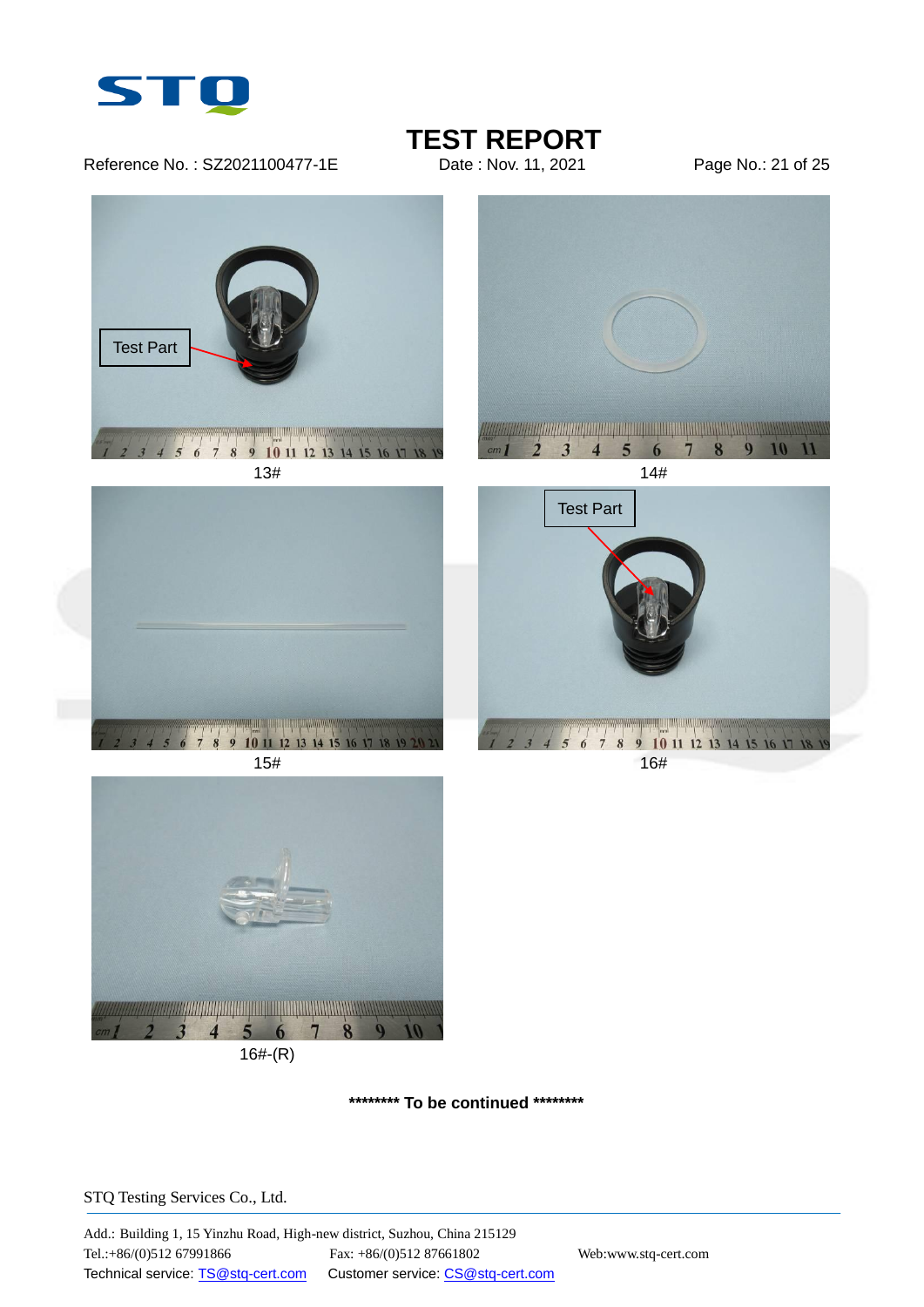

### Reference No.: SZ2021100477-1E Date: Nov. 11, 2021 Page No.: 22 of 25

# **TEST REPORT**<br>Date : Nov. 11, 2021

### **PRODUCT PHOTOS**









**\*\*\*\*\*\*\*\* To be continued \*\*\*\*\*\*\*\***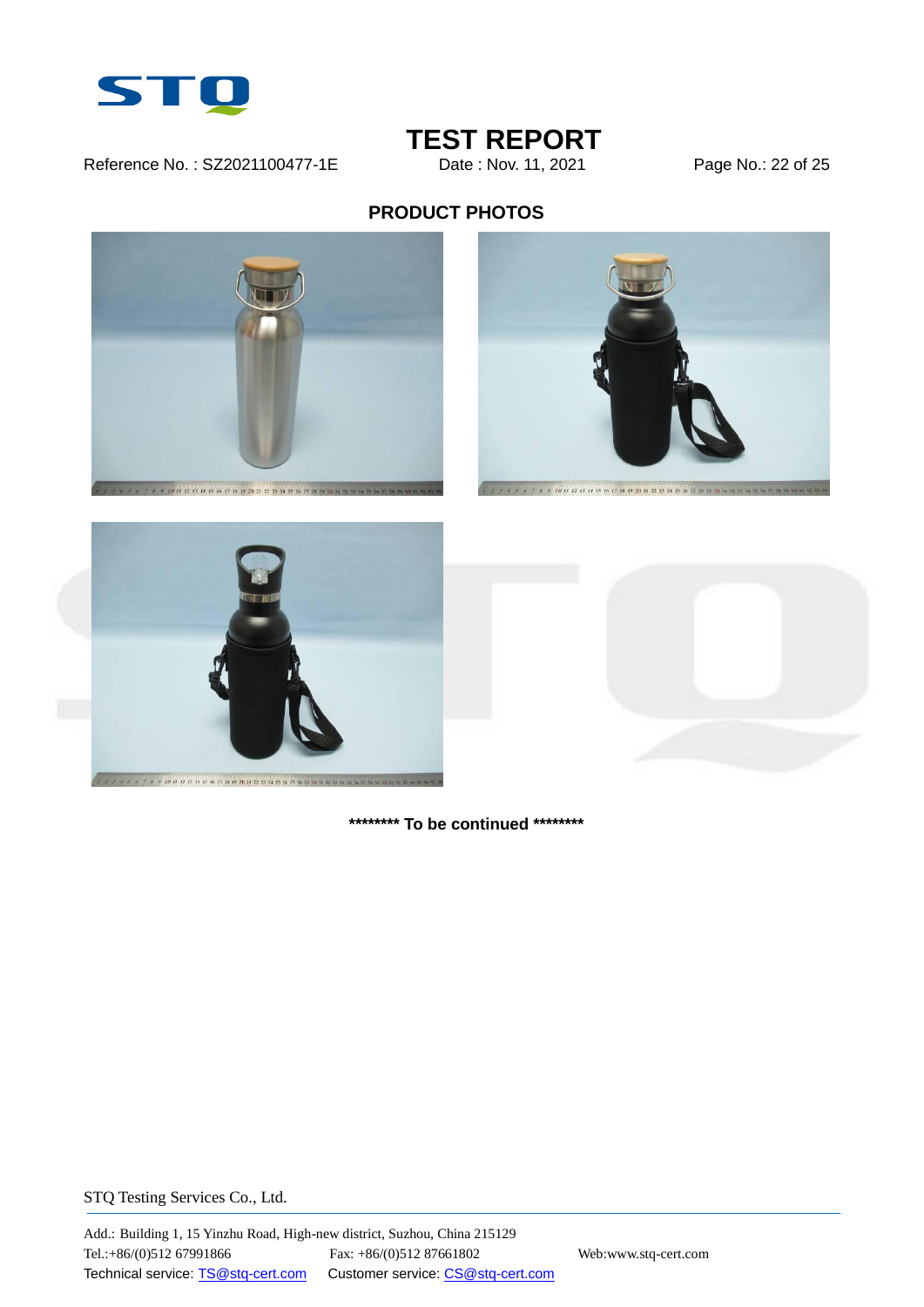

Reference No.: SZ2021100477-1E Date: Nov. 11, 2021 Page No.: 23 of 25

# **TEST REPORT**<br>Date : Nov. 11, 2021

### **REFERENCE PHOTO**



**\*\*\*\*\*\*\*\* END OF REPORT \*\*\*\*\*\*\*\*\***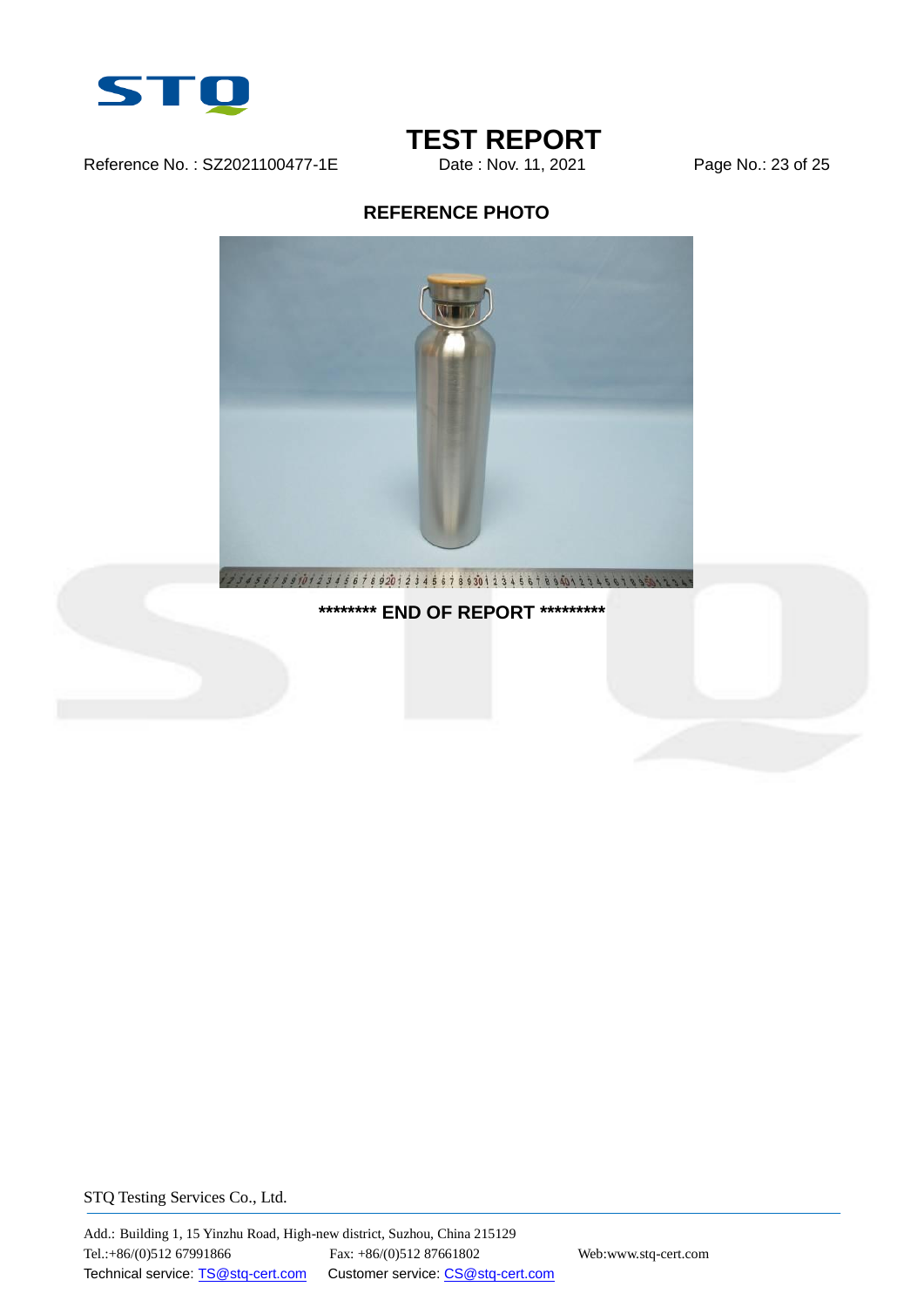

### **TEST REPORT**

Reference No. : SZ2021100477-1E Date : Nov. 11, 2021 Page No.: 24 of 25

### GENERAL CONDITIONS OF SERVICES

STQ Testing Services Co.,Ltd. (hereinafter "STQ"), The testing or examining under the request of the customer should obey terms as follow, according to regulation of "Contract Law of the People's Republic of China" on processing and undertaking contract, our company have legal right of termination without any reason and have the right to accept or refuse testing or examining request:

- 1. STQ only acts for the person or body originating the instructions (the"Clients"). No other party is entitled to give instructions, particularly on the scope of testing or delivery of report or certificate, unless authorized by the Clients.
- 2. Sample recycling: when the testing or examining is finished, the customer should recycle the sample. Within 30 days after issuing of testing report, if the customer could not recycle the sample or send notification of sample recycling in written (for example, if the sample belongs to consumables, toxic drugs, dangerous goods and other items that are not suitable for long-term storage, such as semi-finished products and fragile samples such as liquids and powders , the retention period will be shortened to 7 days ). After the retention period,STQ has the right to dispose of the sample arbitrarily without paying compensation or compensation to the customer and take no responsibility for the consequences that damages the customer's trade secrets and intellectual property rights due to the loss of the sample.
- 3. The delivery and return fee of the samples which need to do testing at STQ should be paied by the client. STQ will not bear the responsibility for the testing error that is caused by transporting, packaging and labelling.
- 4. The Clients shall always comply with the following before or during STQ providing its services:
- a) provide sample(s) and relevant data, at the same time, guarantee the consistence of the sample(s)'name they declared with the sample(s) or the goods provided. Otherwise, STO will not bear any relevant responsibilities;
- b) giving timely instructions and adequate information to enable STQ to perform the services effectively;
- c) supply, when requested by STQ, any equipment and personnel for the performance of the services;
- d) take all necessary steps to eliminate or remedy any obstruction in the performance of the services;
- e) inform STQ in advance of any hazards or dangers, actual or potential, associated with any order of samples or testing;
- f) provide all necessary access for STQ's representative to enable the required services to be performed effectively;
- g) ensure all essential steps are taken for safety of working conditions, sites and installations during the performance of services;
- h) fully discharge all its liabilities under any contract like sales contract with a third party, whether or not a report or certificate has been issued by STQ, failing which STQ shall be under no obligation to the Clients.
- 5. Subject to STQ's accepting the Client's instructions, STQ will issue reports or certificates which reflect statements of opinion made with due care within the scope of instructions but STQ is not obliged to report upon any facts outside the instructions, if there were any dissidence about the report or certificate, the Client should provide the written declaration to STQ within 15 days after the date receiving the report or certificate, otherwise, STQ will not hear the case after the date limit.
- 6. STQ is irrevocably authorized by the Clients to deliver at its discretion the report or the certificate to any third party when instructed by the Clients or where it implicitly follows from circumstances, trade custom, usage or practice as determined by STQ.
- 7. A test report will be issued in confidence to the Clients and it will be strictly treated as such by STQ. It may not be reproduced either in its entirety or in part and it may not be used for advertising or other unauthorized purposes without the written consent of STQ. The Clients to whom the Report is issued may, however, show or send it, or a certified copy thereof prepared by STQ, to his customer, supplier or other persons directly concerned. STQ will not, without the consent of the Clients, enter into any discussion or correspondence with any third party concerning the contents of the report unless required by the relevant governmental authorities, laws or court orders.
- 8. Applicants wishing to use STQ's reports in court proceedings or arbitration shall inform STQ to that effect prior to submitting the sample for testing.
- 9. The report will refer only to the sample tested and will not apply to the bulk, unless the sampling has been carried out by STQ and is stated as such in the Report. Also, the report is only for reference.
- 10. Any documents containing engagements between the Clients and third parties like contracts of sale, letters of credit, bills of lading, etc. are regarded as information for STQ only and do not affect the scope of the services or the obligations accepted by STQ.
- 11. If the Clients do not specify the methods/standards to be applied, STQ will choose the appropriate ones and further information regarding the methods can be obtained by direct contact with STQ, for the in-house method, STQ will only provide the summary.
- 12. No liability shall be incurred by and no claim shall be made against STQ or its servants, agents, employees or independent contractors in respect of any loss or damage to any such materials, equipment and property occurring whilst at STQ or any work places in which the testing is carried out, or in the course of transit to or from STQ or the said work places, whether or not resulting from any acts, neglect or default on the part of any such servants, agents, employees or independent contractors of STQ.
- 13. STQ will not be liable, or accept responsibility for any loss or damage howsoever arising from the use of information contained in any of its reports or in any communication whatsoever about its said tests or investigations.
- 14. Except for term 11 and term 12, if the test sample is damaged due to the negligence of ZOTAC, the total compensation for loss and damage to the sample or loss to the customer shall not exceed twice of the test service fee.
- 15. In the event of STQ prevented by any cause outside STQ's control from performing any service for which an order has been given or an agreement made, the Clients shall pay to STQ:
- a) the amount of all abortive expenditure actually made or incurred;
- b) a proportion of the agreed fee or commission equal to the proportion (if any) of the service actually carried out by STQ, and STQ shall be relieved of all responsibility whatsoever for the partial or total non-performance of the required service.
- 16. STQ shall be discharged from all liabilities for all claims for loss, damage or expense unless suit is brought within one calendar

STQ Testing Services Co., Ltd.

Add.: Building 1, 15 Yinzhu Road, High-new district, Suzhou, China 215129 Tel.:+86/(0)512 67991866 Fax: +86/(0)512 87661802 Web:www.stq-cert.com Technical service: TS@stq-cert.com Customer service: CS@stq-cert.com